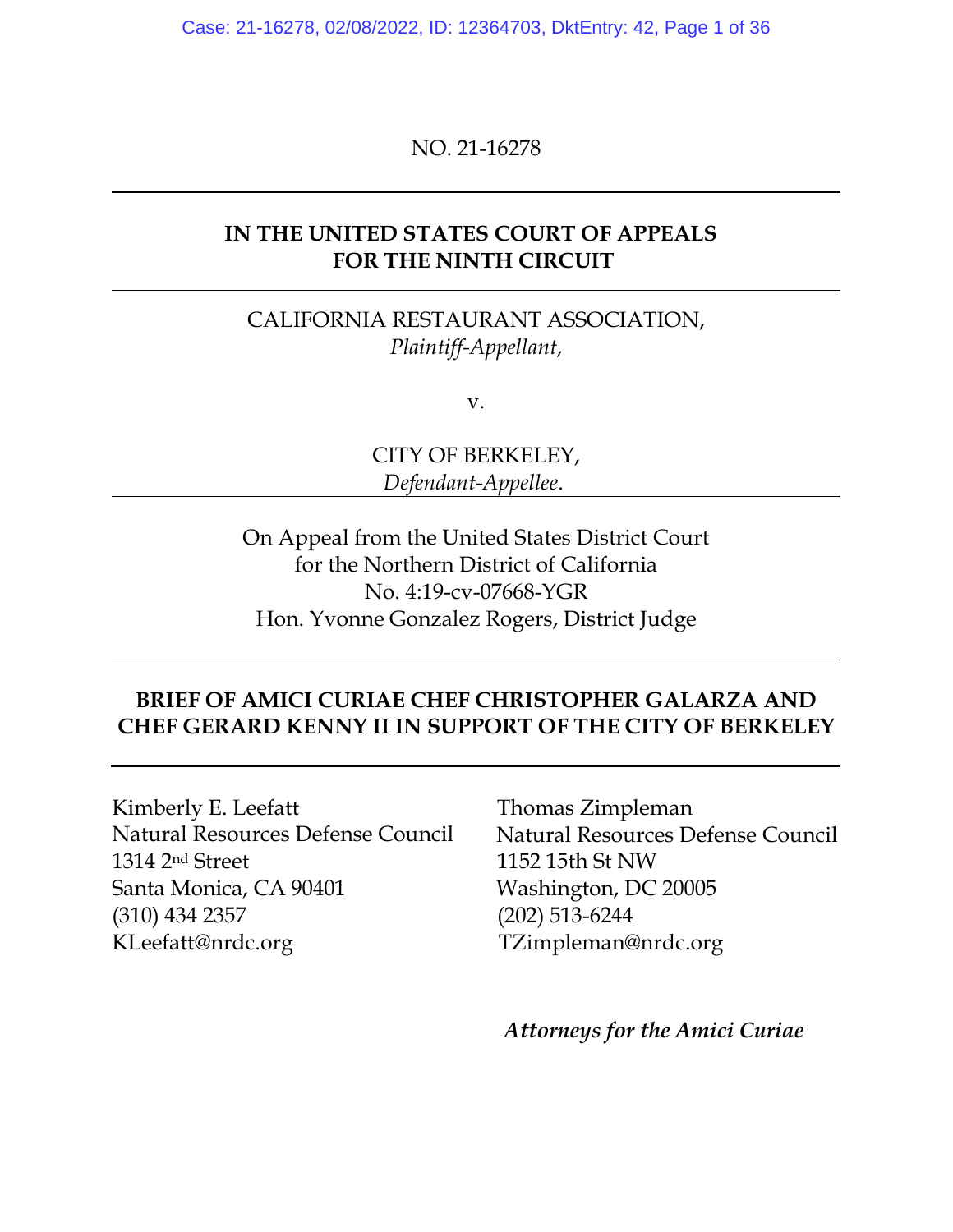# **TABLE OF CONTENTS**

|                |           | AMICI CURIAE'S STATEMENT OF IDENTITY, INTEREST, AND                                                          |
|----------------|-----------|--------------------------------------------------------------------------------------------------------------|
|                |           |                                                                                                              |
|                |           |                                                                                                              |
| $\mathbf{I}$ . |           | The preemptive scope of the EPCA depends on its purpose 4                                                    |
|                | A.        | EPCA's preemption provision applies to efficiency<br>standards for appliances, not to every local regulation |
| II.            |           | Indoor combustion of natural gas presents health and safety                                                  |
|                | A.        | Cooking with natural gas contributes to excessive heat                                                       |
|                | <b>B.</b> | Natural gas use in kitchens also contributes to harmful                                                      |
| Ш.             |           | Electrifying does not compromise the efficiency of the                                                       |
|                |           |                                                                                                              |
|                |           |                                                                                                              |
|                |           |                                                                                                              |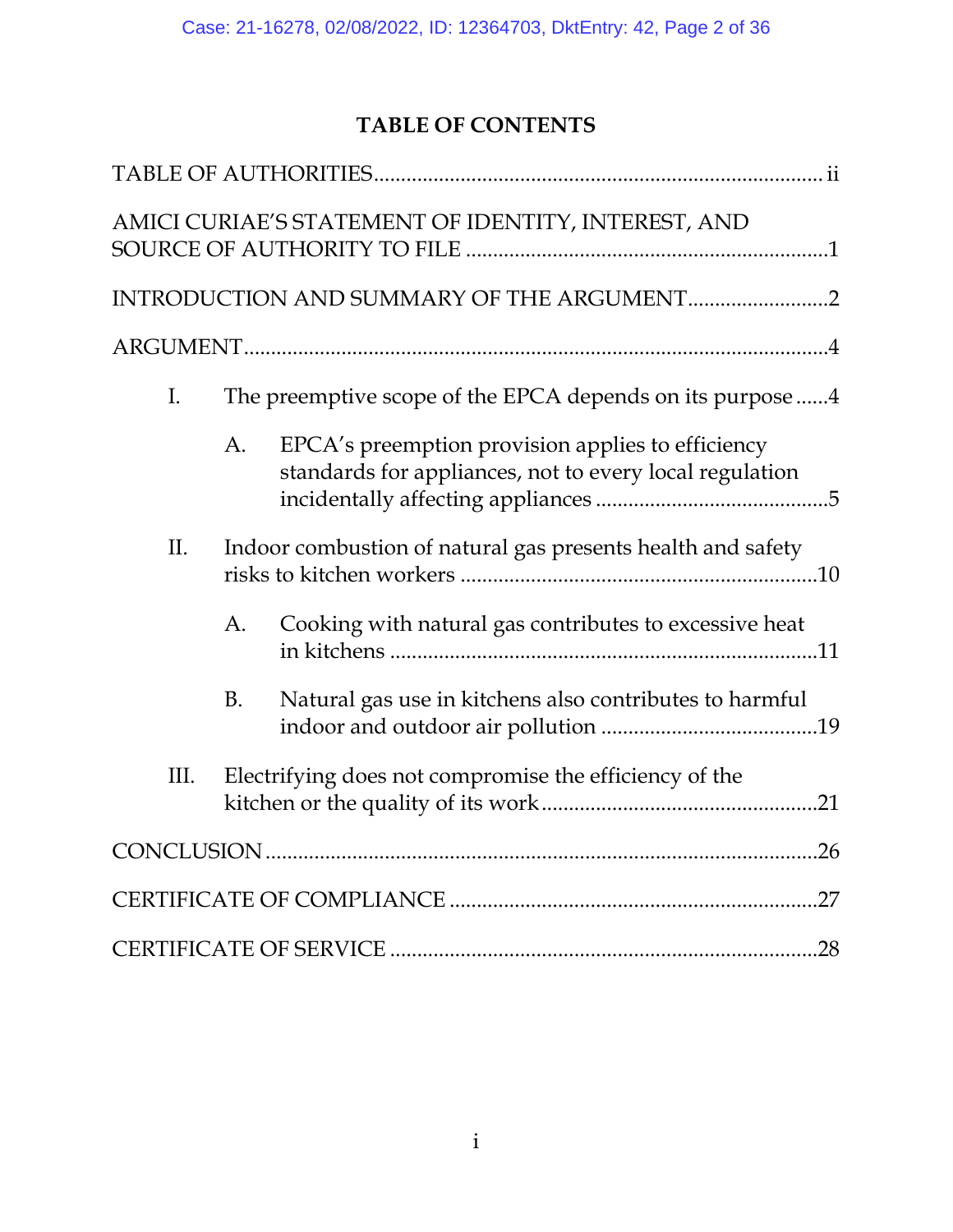# **TABLE OF AUTHORITIES**

## **Cases**

| Altria Grp., Inc. v. Good,                                                |  |
|---------------------------------------------------------------------------|--|
| Association des Éleveurs de Canards et d'Oies du Quebec v. Becerra,       |  |
| Atay v. Cty. of Maui,                                                     |  |
| Cavel Int'l, Inc. v. Madigan,                                             |  |
| Chamber of Com. v. Whiting,                                               |  |
| Coventry Health Care of Mo., Inc. v. Nevils,                              |  |
| Dan's City Used Cars, Inc. v. Pelkey,                                     |  |
| Empacadora de Carnes de Fresnillo, S.A. de C.V., v. Curry,                |  |
| Gobeille v. Liberty Mut. Ins. Co.,                                        |  |
| Hughes v. Talen Energy Mktg., LLC,                                        |  |
| Maracich v. Spears,                                                       |  |
| N.Y. State Conf. of Blue Cross & Blue Shield Plans v. Travelers Ins. Co., |  |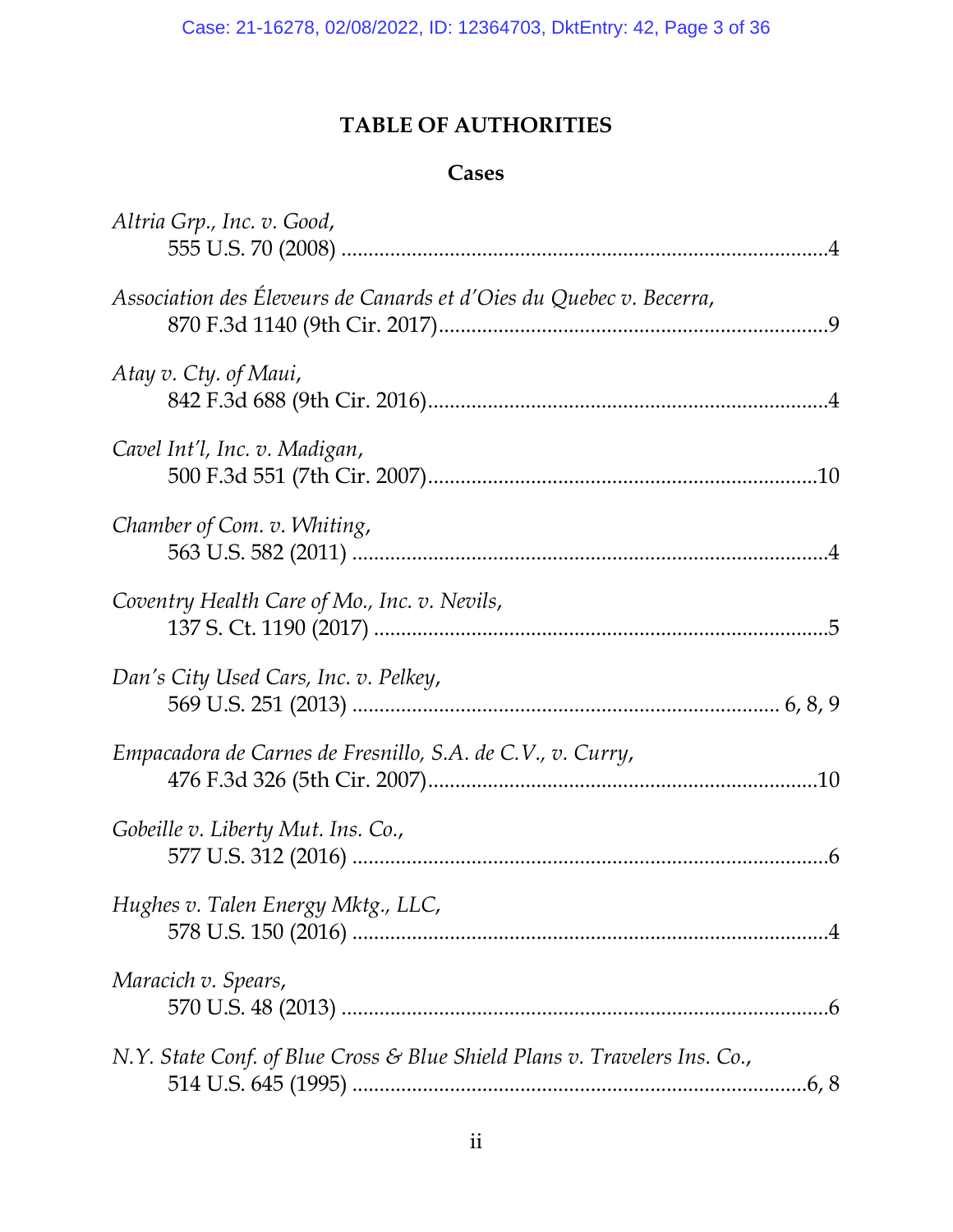| Puerto Rico v. Franklin Cal. Tax-Free Trust, |  |
|----------------------------------------------|--|
|                                              |  |
| Rowe v. N.H. Motor Transp. Ass'n,            |  |
|                                              |  |
| <b>Federal Statutes</b>                      |  |
|                                              |  |
|                                              |  |
|                                              |  |
|                                              |  |
|                                              |  |
|                                              |  |
|                                              |  |

# **Municipal Ordinances**

# **Other Authorities**

| Adam Aston, The challenges of building electrification $-$ or, the parable of |
|-------------------------------------------------------------------------------|
| flameless wok hei, Greenbiz (June 7, 2021),                                   |
| https://www.greenbiz.com/article/challenges-building-                         |
| electrification-or-parable-flameless-wok-                                     |
| hei?utm_source=linkedin&utm_medium=integral+group&utm                         |
| term=fa7e092e-3f2f-41a4-95d7-                                                 |
| 8a6f78803970&utm_content=&utm_campaign=default_2021 24                        |
|                                                                               |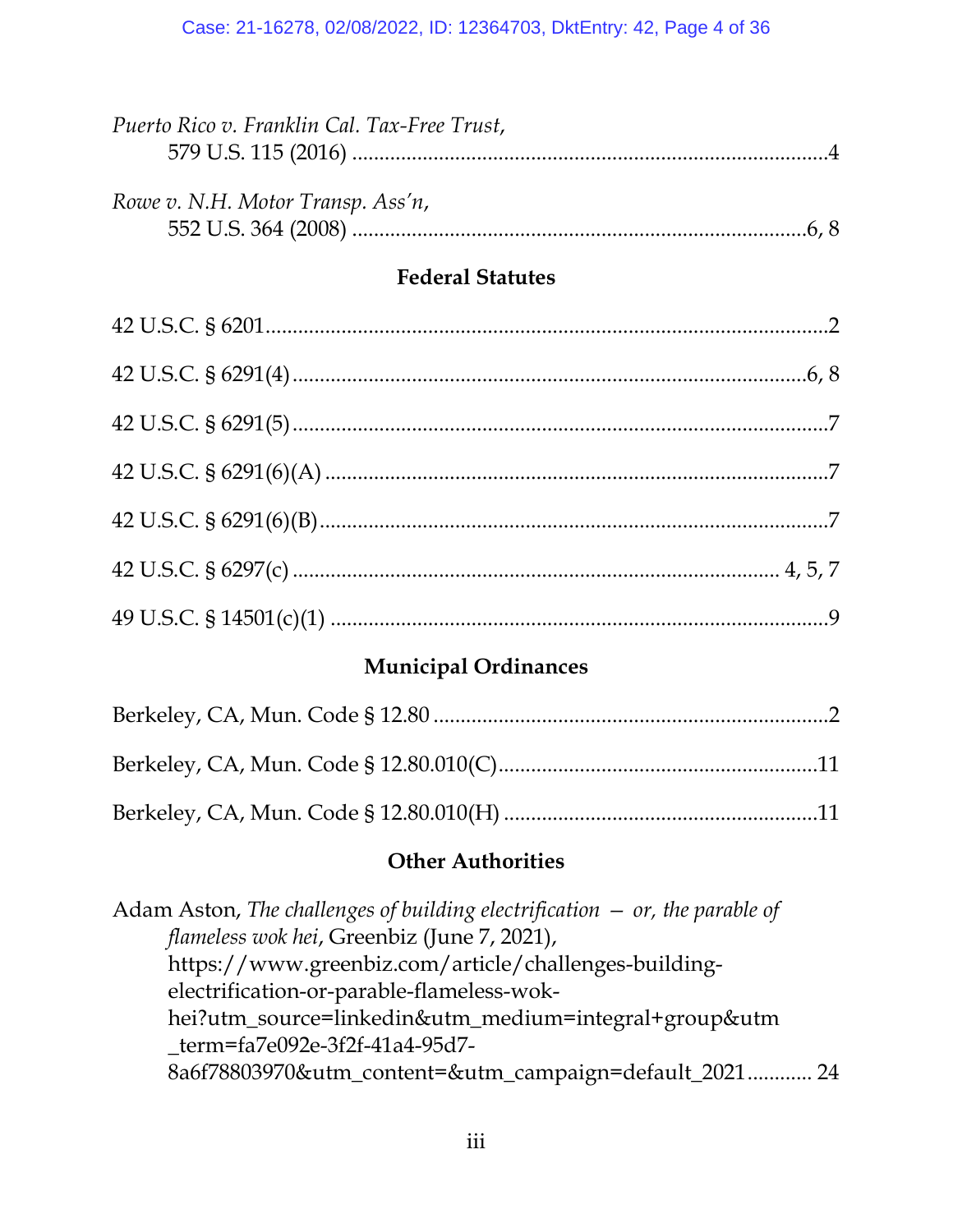| ASHRAE RP-1469 - Thermal Comfort in Commercial Kitchens 3, 9,                                                                                                                                                                                                    |
|------------------------------------------------------------------------------------------------------------------------------------------------------------------------------------------------------------------------------------------------------------------|
| Brady Seals, Rocky Mountain Institute, Tackling NO2 from All Sources                                                                                                                                                                                             |
| California Department of Industrial Relations, Heat Illness<br>Prevention in Indoor Places of Employment, Advisory Meeting,<br>https://www.dir.ca.gov/dosh/doshreg/Heat-illness-<br>prevention-indoors/ (last visited February 8, 2022)  16                      |
| Chloe Scott-Moncrief, Why London's Top Chefs Are All Cooking on £99                                                                                                                                                                                              |
| Chris Galarza, Viewpoint: Should cooking go electric?, Food<br>Management (June 9, 2021) (Tara Fitzpatrick ed.),<br>https://www.food-management.com/colleges-<br>universities/viewpoint-should-cooking-go-electric (edited by<br>22                              |
| CRA, Comments Re: Heat Illness Prevention in Indoor Places of<br>Employment Comments on Discussion Draft - January 29, 2019<br>(February 22, 2019),<br>https://www.dir.ca.gov/dosh/doshreg/Heat-Illness-<br>Prevention-Indoors/Comments-6/California-Restaurant- |
| Deborah Weisburg, Chatham's new sustainable campus boasted as 'first<br>in the world', (April 26, 2016),<br>https://archive.triblive.com/lifestyles/food-drink/chathams-<br>new-sustainable-campus-boasted-as-first-in-the-world/  18                            |
| Elizabeth Weise, Banning natural gas to save the planet, Visalia Times-                                                                                                                                                                                          |
| Energy Star, 2021-2022 Residential Induction Cooking Tops,<br>https://www.energystar.gov/about/2021_residential_inductio                                                                                                                                         |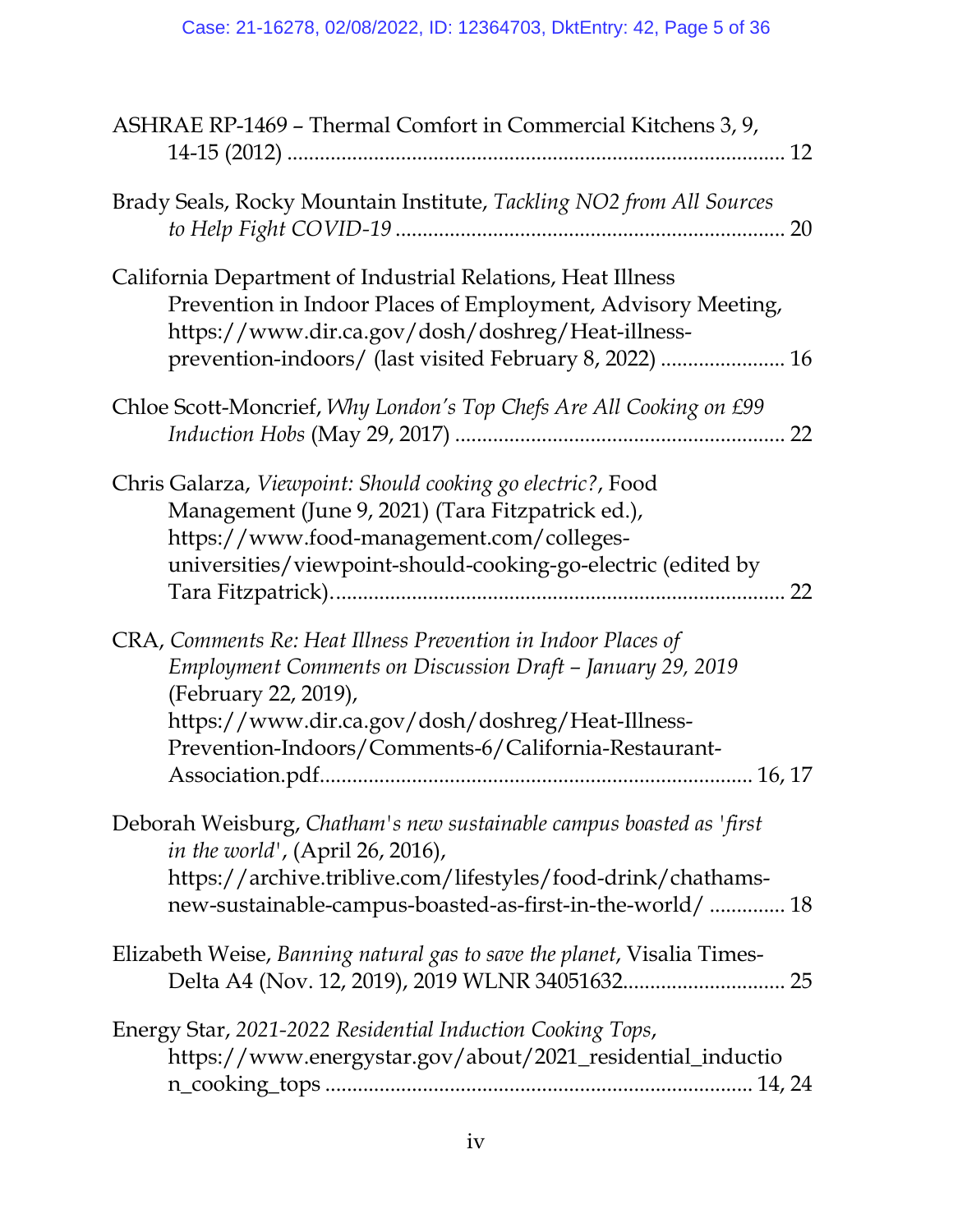| Eric Lebel et al., Methane and $NOx$ Emissions from Natural Gas Stoves,<br>Cooktops, and Ovens in Residential Homes, Envtl. Sci. & Tech. A-B<br>$(2021)$ , available at                                                                                                                                         |
|-----------------------------------------------------------------------------------------------------------------------------------------------------------------------------------------------------------------------------------------------------------------------------------------------------------------|
| https://pubs.acs.org/doi/pdf/10.1021/acs.est.1c04707  20, 21                                                                                                                                                                                                                                                    |
| Food Chain Workers Alliance, Comments Re: Heat Illness Prevention in<br>Indoor Places of Employment (February 27, 2018),<br>https://www.dir.ca.gov/dosh/doshreg/Heat-Illness-<br>Prevention-Indoors/Comments-3/FCWA.pdf 16                                                                                      |
| Forward Dining Solutions, Projects,                                                                                                                                                                                                                                                                             |
| Frontier Energy, Residential Cooktop Performance and Energy<br>Comparison Study, at 10-19, (July 2019), https://cao-<br>94612.s3.amazonaws.com/documents/Induction-Range-Final-                                                                                                                                 |
| Hiroe Matsuzuki et al., Effects of Heating Appliances with Different<br>Energy Efficiencies on Associations among Work Environments,<br>Physiological Responses, and Subjective Evaluation of Workload, 46<br>Industrial Health 360, 360 (2008),<br>https://citeseerx.ist.psu.edu/viewdoc/download?doi=10.1.1.6 |
| Hiroe Matsuzuki et al., The Effects of Work Environments on Thermal<br>Strain on Workers in Commercial Kitchens, 49 Industrial Health<br>605, 607-09 (2011),<br>https://www.jstage.jst.go.jp/article/indhealth/49/5/49_MS12                                                                                     |
| Jeff McMahon, Commercial Kitchens Not Ready To Forsake Gas, But Can<br>Profitably Cut Carbon (July 4, 2021),<br>https://www.forbes.com/sites/jeffmcmahon/2021/07/04/co<br>mmercial-kitchens-will-be-cooking-with-gas-for-a-while-yet-                                                                           |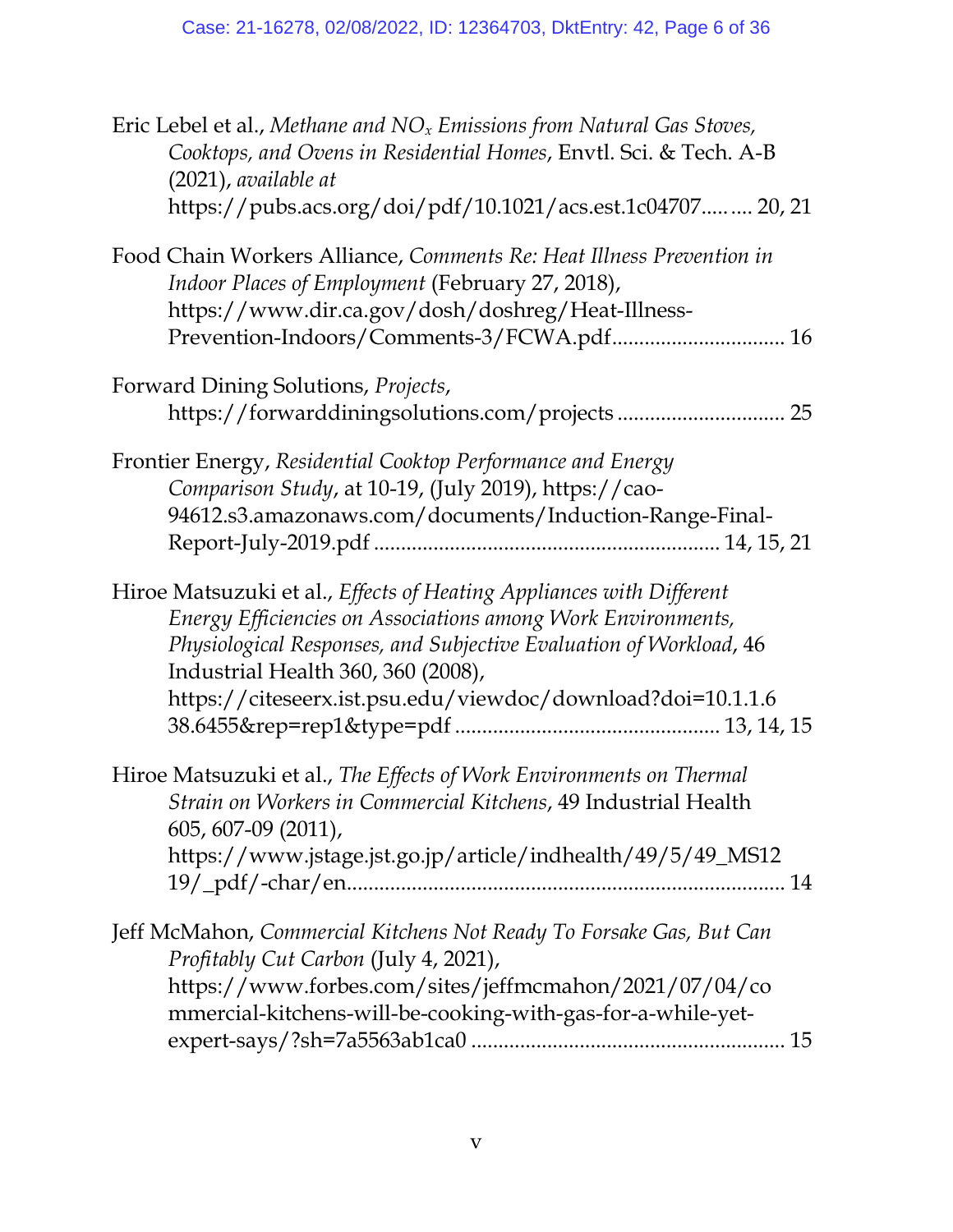| Jennifer Tanaka, Five Days on the Line (June 8, 2007)                                                                                                                                                                               |
|-------------------------------------------------------------------------------------------------------------------------------------------------------------------------------------------------------------------------------------|
| https://www.chicagomag.com/chicago-magazine/november-                                                                                                                                                                               |
| Justin Phillips, Inside the French Laundry's new \$10 million kitchen<br>(February 17, 2017),                                                                                                                                       |
| https://www.sfgate.com/restaurants/article/Inside-the-                                                                                                                                                                              |
| Katie Moritz, Induction Cooking is Eco-Friendly, but Can We Afford It?,<br>PBS.org (Jan. 30, 2019), https://www.pbs.org/wnet/peril-and-                                                                                             |
| Logue, J.M., et al, Pollutant Exposures from Natural Gas Cooking<br>Burners: A Simulation-Based Assessment for Southern California,<br>Environ. Health Perspect (2014),<br>https://www.ncbi.nlm.nih.gov/pmc/articles/PMC3888569/ 19 |
| Patsy Testerman, Professional Chefs Love Induction Cooking and<br>You Should Too, EuroKera,<br>https://eurokera.com/blog/professional-chefs-love-induction-                                                                         |
| Paul Hope, Pros and Cons of Induction Cooktops and Ranges, Consumer<br>Reports (Aug. 21, 2021),<br>https://www.consumerreports.org/electric-induction-<br>ranges/pros-and-cons-of-induction-cooktops-and-ranges-<br>22              |
| Rebecca Leber, A Tik Tok food star on why gas stoves are overrated, Vox<br>(Dec. 9, 2021), https://www.vox.com/22744866/tiktok-food-                                                                                                |
| Restaurant Opportunities Center United, Comments Re: Heat Illness<br>Prevention in Indoor Places of Employment (February 27, 2018),<br>https://www.dir.ca.gov/dosh/doshreg/Heat-Illness-                                            |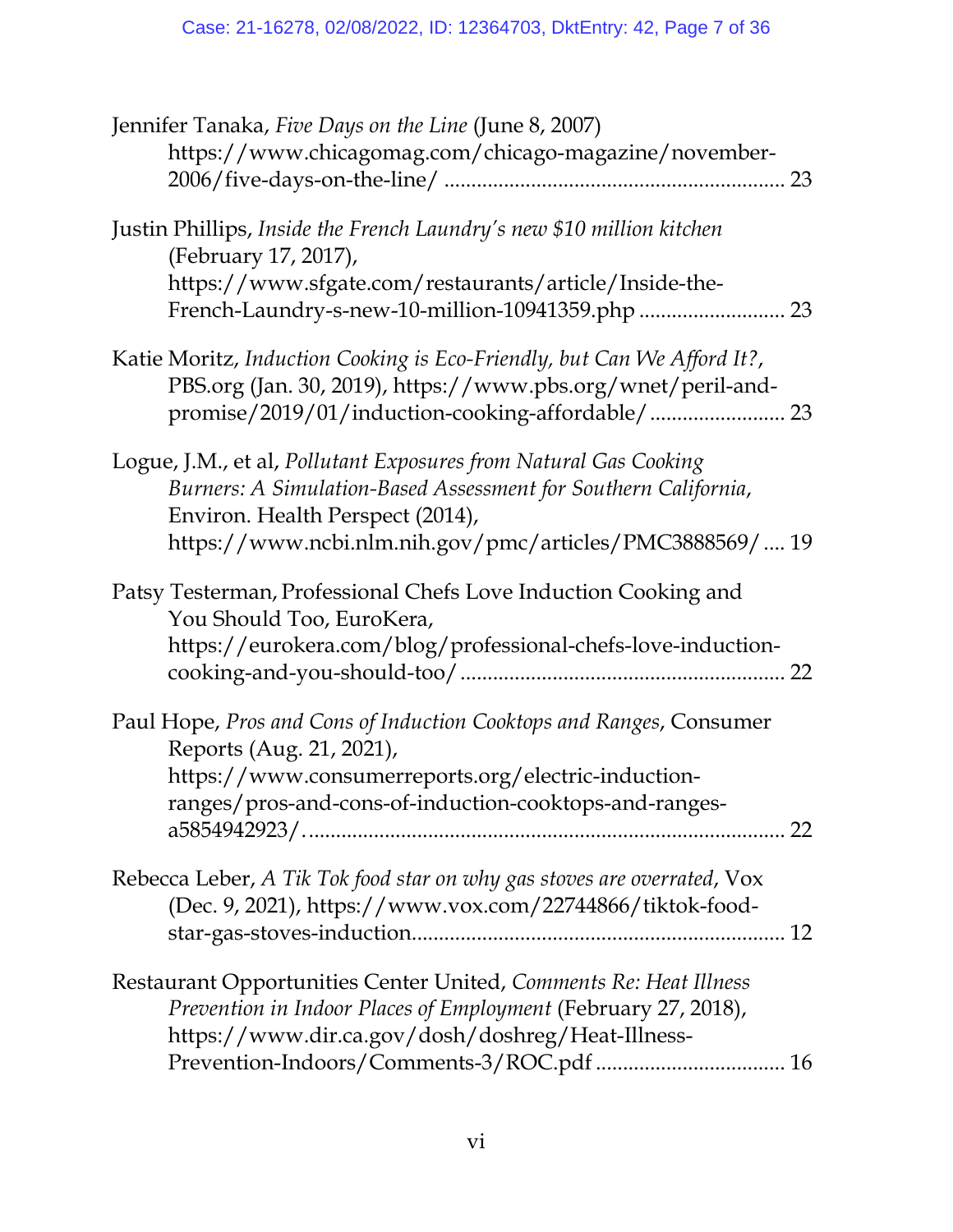| Seals, Brady, Krasner, Andee, Rocky Mountain Institute, Health Effects                                                                                                                                      |  |
|-------------------------------------------------------------------------------------------------------------------------------------------------------------------------------------------------------------|--|
| Steve Gross, Environmental Inequality in Commercial Kitchens, Interface<br>Engineering (May 27, 2021),<br>https://interfaceengineering.com/news-and-<br>awards/2021/environmental-inequality-in-commercial- |  |
|                                                                                                                                                                                                             |  |
| Wendee Nicole, Cooking Up Indoor Air Pollution: Emissions from<br>Natural Gas Stoves, 122 Envtl. Health Perspectives A27 (2014),                                                                            |  |
| available at https://ehp.niehs.nih.gov/doi/10.1289/ehp.122-<br>19                                                                                                                                           |  |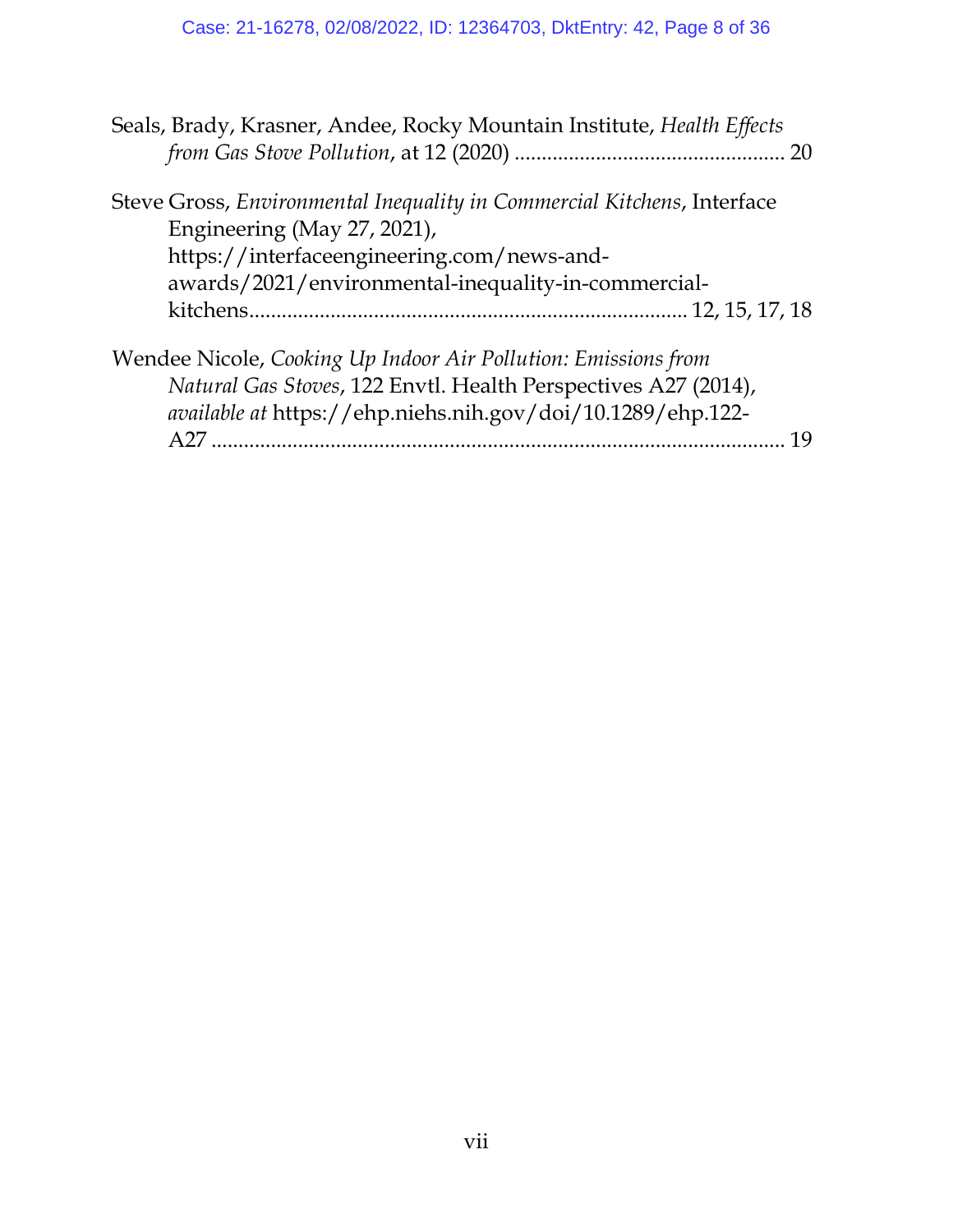## **AMICI CURIAE'S STATEMENT OF IDENTITY, INTEREST, AND SOURCE OF AUTHORITY TO FILE**

Pursuant to Federal Rule of Appellate Procedure  $29(a)(4)(D)^1$ , Amici Curiae Christopher Galarza and Gerard Kenny II (together, the "Chefs" or "*Amici*") state as follows<sup>[2](#page-8-1)</sup>:

Mr. Galarza is the founder and culinary sustainability consultant for Forward Dining Solutions LLC, which designs all-electric kitchens, consults on kitchen electrification projects, and trains kitchen staff on allelectric equipment. Mr. Kenny is the Director of Strategic Operations for Forward Dining Solutions LLC. Mr. Galarza and Mr. Kenny work with manufacturers, brands, designers, and chefs to create sustainable electric/induction kitchens and prepare kitchen operators to successfully, efficiently, and safely run their operations.

<span id="page-8-0"></span><sup>1</sup> This brief is filed with the consent of the California Restaurant Association and City of Berkeley.

<span id="page-8-1"></span><sup>2</sup> Pursuant to Federal Rule of Appellate Procedure 29(a)(4)(E) and the corresponding Local Rule of this Circuit, the Chefs state that: (i) No counsel for the parties authored this amicus curiae brief in whole or in part; (ii) No parties or counsel for the parties contributed money intended to fund the preparation or submission of this brief; and (iii) No person other than the amici curiae, their members, or their counsel, contributed money intended to fund the preparation or submission of this brief.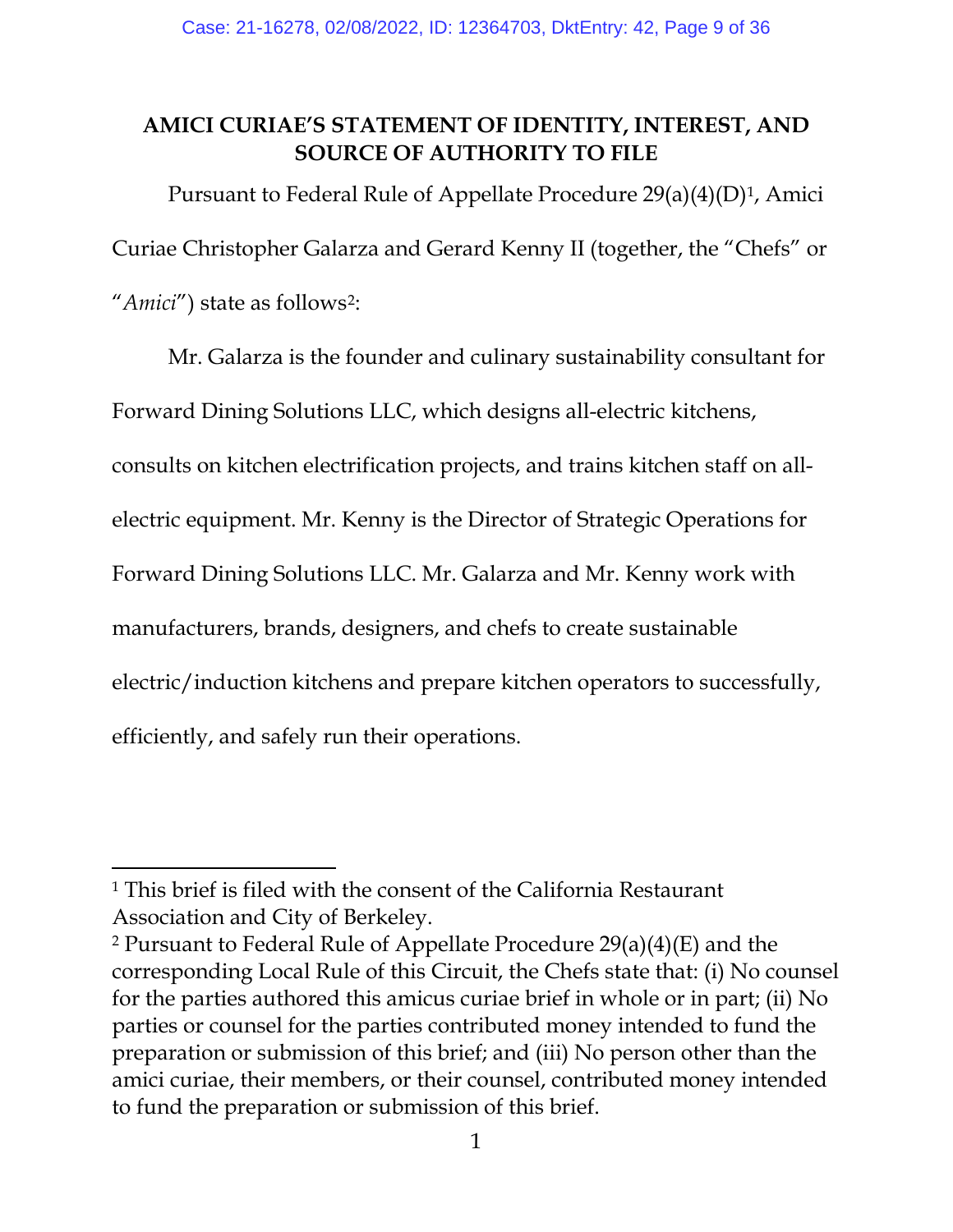### **INTRODUCTION AND SUMMARY OF THE ARGUMENT**

The City of Berkeley's ("Berkeley") Ordinance No. 7,672-N.S. (the "Ordinance") prohibits natural gas hookups in new buildings, subject to certain exceptions. *See* Ordinance No. 7,672-N.S., codified as Chapter 12.80 of the Berkeley Municipal Code. The Ordinance recognizes that natural gas presents short-term health and safety risks and long-term environmental and health risks and seeks to reduce those risks for Berkeley residents. The California Restaurant Association ("CRA") argues that the Ordinance is preempted by the Energy Policy and Conservation Act (the "EPCA"), 42 U.S.C. § 6201 *et seq.*, which sets efficiency standards for appliances. That argument is misguided, for the reasons set forth in Berkeley's brief, the briefs of the other supporting *amici*, and this brief. CRA largely relies on a "long history" of preemption litigation involving phrases such as "relating to" to give the word "concerning" within EPCA's preemption provisions a broad preemptive scope. However, for the Court to accept CRA's novel interpretative stance, it would have to ignore the definitions of specific terms within the preemption provision that ultimately narrow its reach.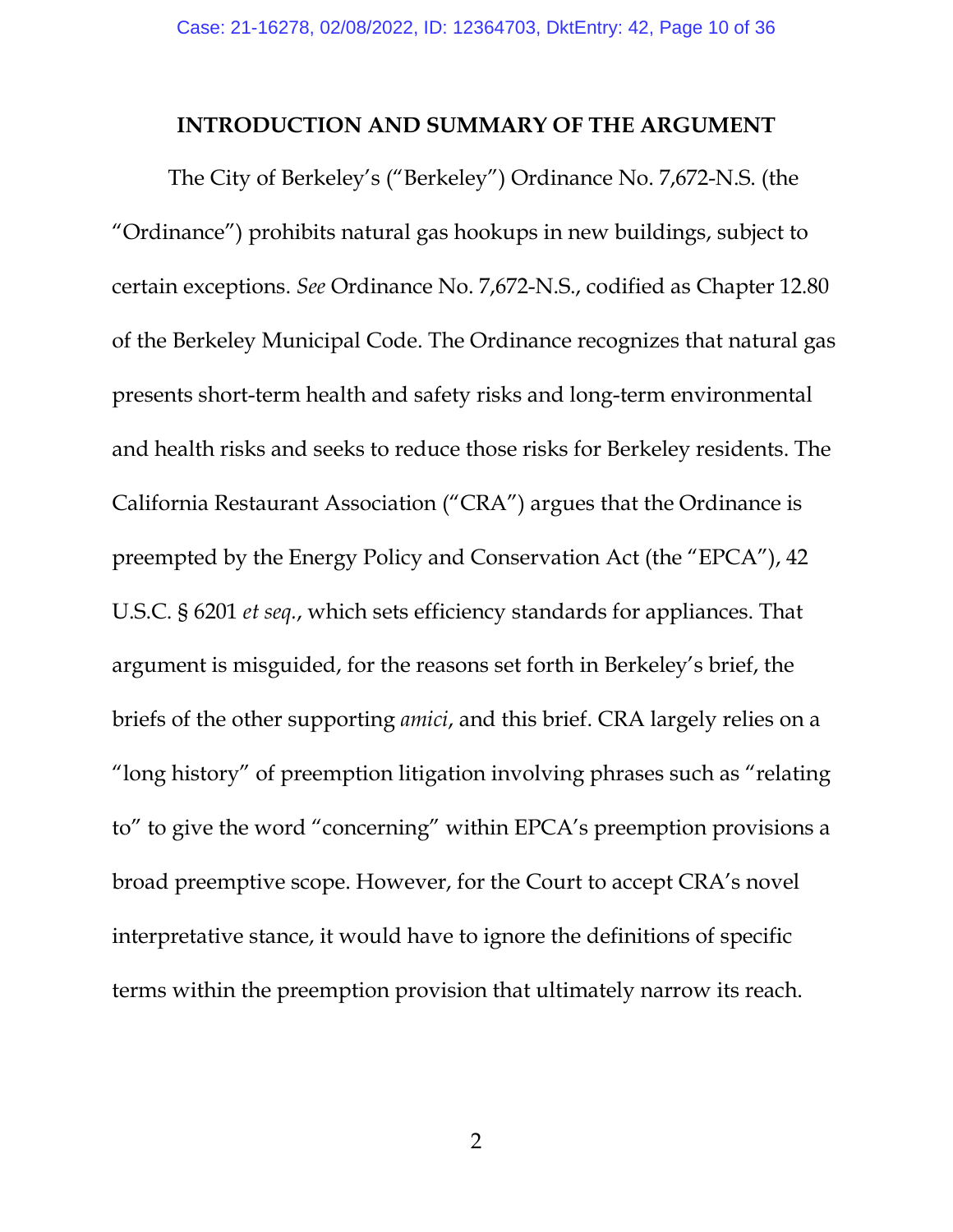CRA and the *amici curiae* supporting its petition—the Air Conditioning, Heating, and Refrigeration Institute; California Building Industry Association; Hearth, Patio, & Barbecue Association; National Association of Home Builders; and National Association of Manufacturers—also question the health and safety justifications behind the Ordinance and the ability of professional chefs to run their kitchens without natural gas. Kitchen staff and cooks are at the front line of kitchen hazards and vulnerable to occupational health risks due to the nature of their work. Natural gas appliances have many downsides: they create excessive radiant and ambient heat, and they produce pollutants as they burn off gas, to name just two. Furthermore, as explained *infra*, induction cooking is outperforming gas-powered appliances due to its ability to control heat more efficiently and reduce heat and emissions exposures to front line cooks. The Chefs have years of professional culinary experience, and as consultants advising on all-electric kitchen operations, they know that the fears associated with induction cooking capabilities are overblown. Using electric technologies like induction makes kitchens more comfortable, healthier places to work, and does not compromise culinary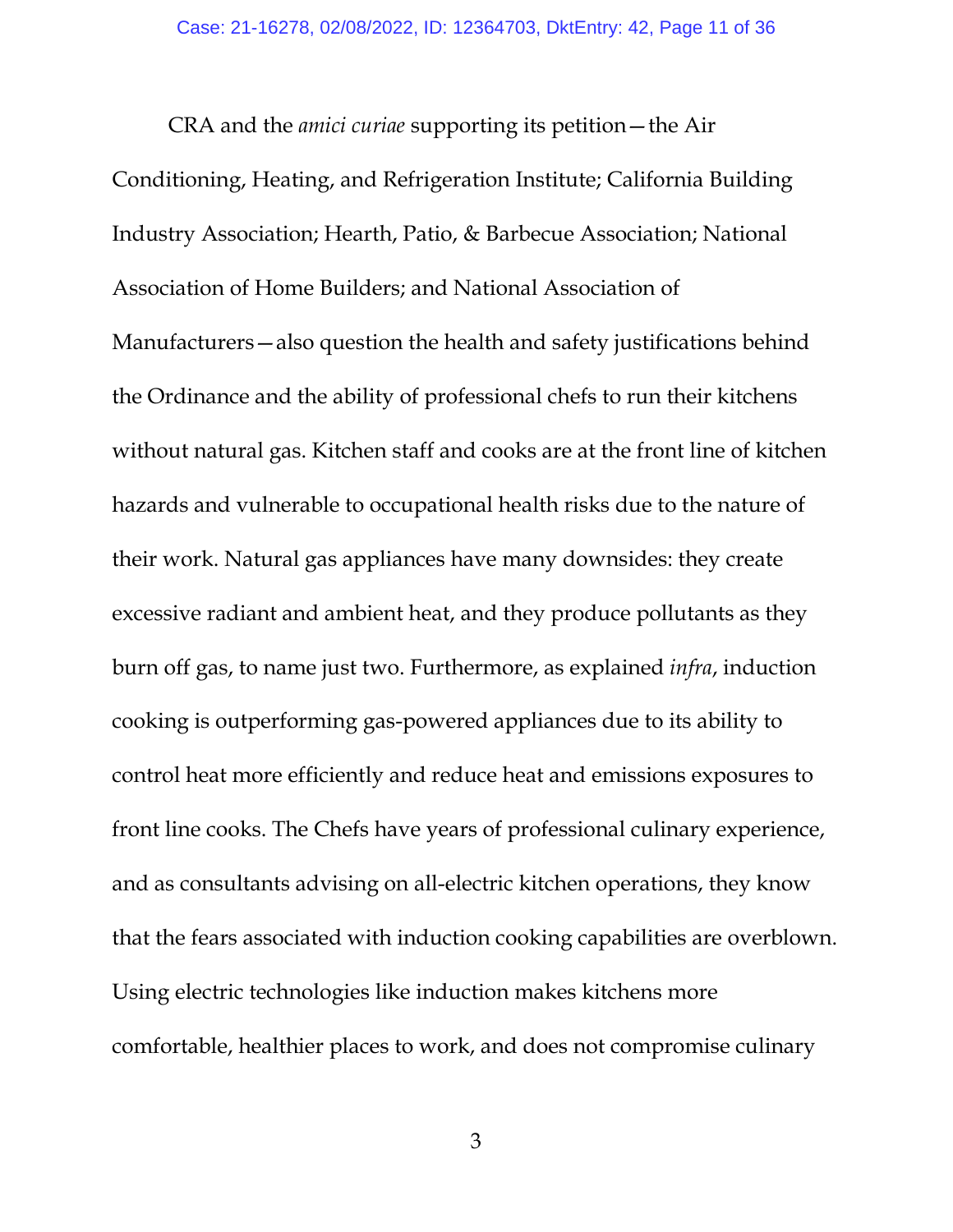techniques. Chefs can run any kind of kitchen on all-electric appliances, and ordinances like Berkeley's are nothing to fear.

### **ARGUMENT**

The express preemption analysis here raises the following question: Is the challenged ordinance a regulation "concerning" the "energy use" of a covered product under 42 U.S.C. § 6297(c)?

### **I. The preemptive scope of the EPCA depends on its purpose**

"[T]he purpose of Congress is the ultimate touchstone in every preemption case." *Hughes v. Talen Energy Mktg., LLC*, 578 U.S. 150, 163 (2016) (quoting *Altria Grp., Inc. v. Good*, 555 U.S. 70, 76 (2008)). When discerning Congress's purpose, courts must focus on "the plain wording" of the preemption provision at issue because plain text "necessarily contains the best evidence of Congress' pre-emptive intent." *Puerto Rico v. Franklin Cal. Tax-Free Trust*, 579 U.S. 115, 125 (2016) (quoting *Chamber of Com. v. Whiting*, 563 U.S. 582, 594 (2011)). *See also Atay v. Cty. of Maui*, 842 F.3d 688, 699 (9th Cir. 2016).

/// ///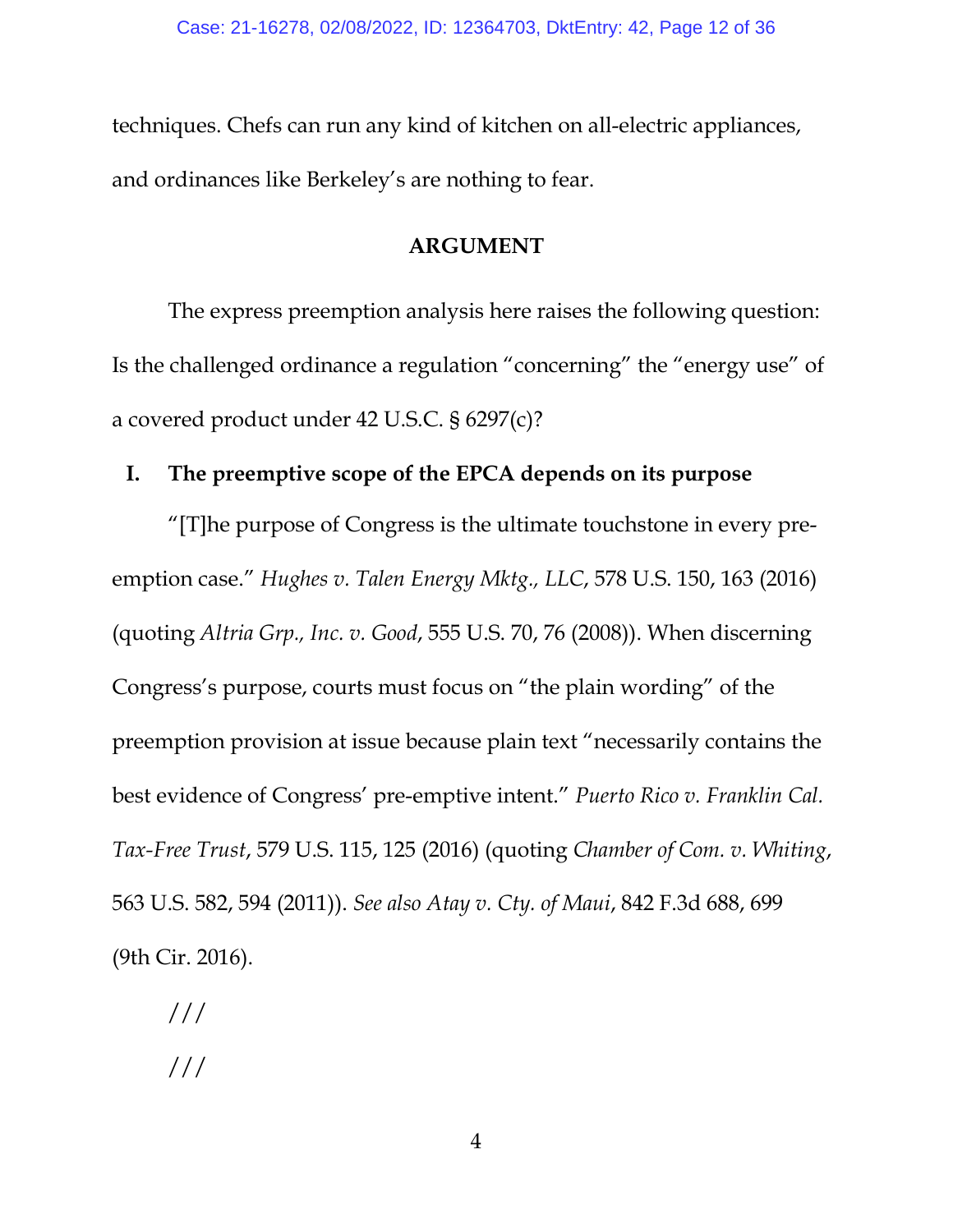## **A. EPCA's preemption provision applies to efficiency standards for appliances, not to every local regulation incidentally affecting appliances**

The Ordinance does not prescribe energy efficiency standards for appliances; it regulates whether new buildings can have natural gas piping. To recast the Ordinance as a regulation of energy use, CRA argues that by "banning the building's piping needed to supply natural gas," the Ordinance is thus one "concerning" the "energy use" of gas appliances because it requires that consumer appliances operate using "zero" natural gas. CRA Br. 23, 26.

To get there, CRA cites the "rich body" of preemption litigation interpreting the phrase "relating to" as a synonym of "concerning," which "expresses a broad pre-emptive purpose." CRA Br. 23, 28-29 (citing *Coventry Health Care of Mo., Inc. v. Nevils*, 137 S. Ct. 1190, 1197 (2017)). However, CRA's arguments that the Ordinance "concerns" the "energy use" of a covered product ignores the limiting definition of "energy use," thus stretching EPCA's preemption provision beyond its reasonable limits.

Only "regulation concerning the energy efficiency, energy use, or water use of [a] covered product" is preempted under the EPCA. 42 U.S.C. § 6297(c). The EPCA defines the term "energy use" as "the quantity of

5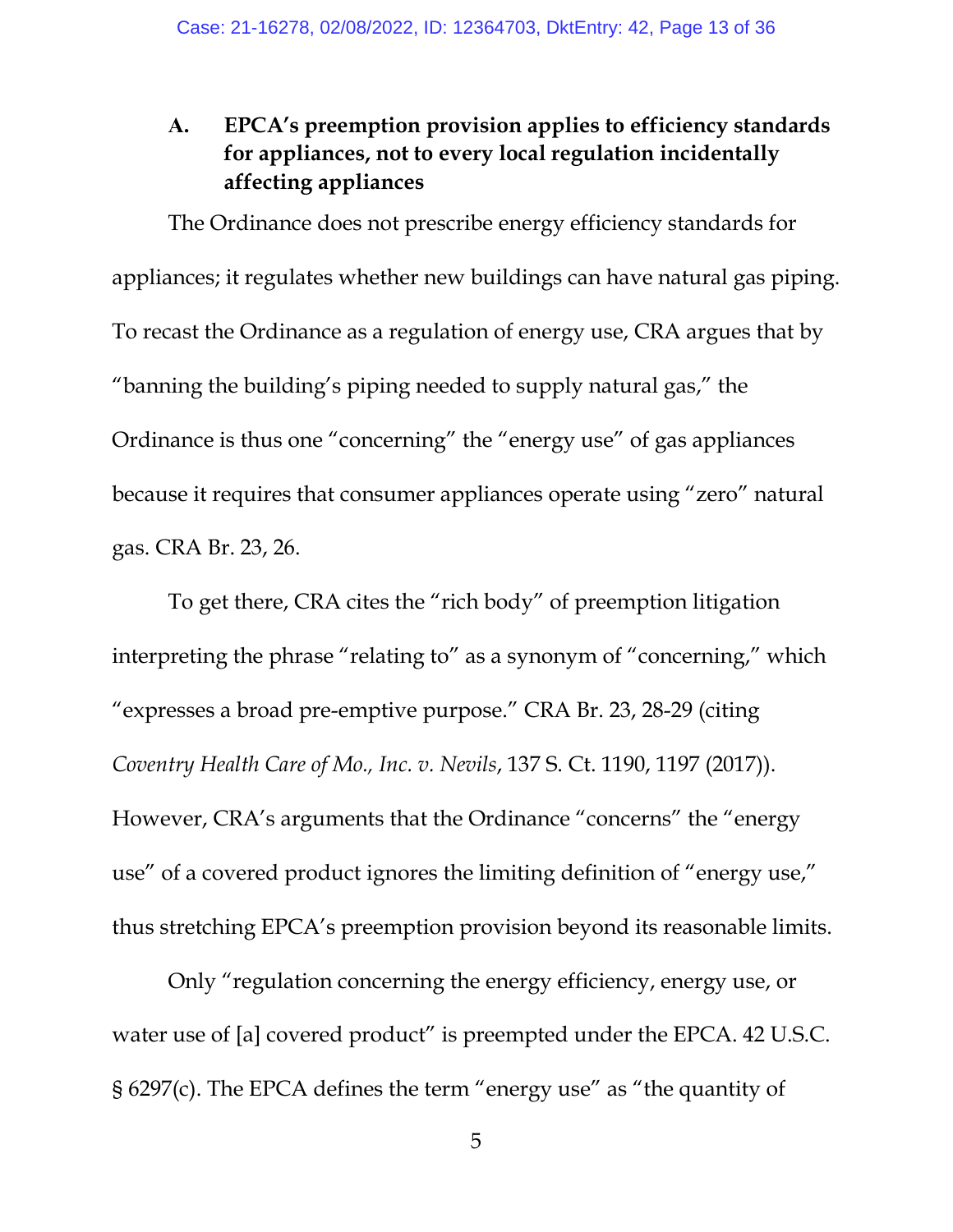#### Case: 21-16278, 02/08/2022, ID: 12364703, DktEntry: 42, Page 14 of 36

energy directly consumed by a consumer product *at point of use*, determined in accordance with test procedures under section 6293 of this title." 42 U.S.C. § 6291(4) (emphasis added).

In other statutory contexts, the Supreme Court has cautioned that "the breadth of the words 'related to' does not mean the sky is the limit," *Dan's City Used Cars, Inc. v. Pelkey*, 569 U.S. 251, 260 (2013), and has sought to give such provisions "the broad scope Congress intended while avoiding the clause's susceptibility to limitless application," *Gobeille v. Liberty Mut. Ins. Co.*, 577 U.S. 312, 320 (2016). Accordingly, such provisions generally do not extend to "state laws affecting" the protected activities "in only a 'tenuous, remote, or peripheral . . . manner.'" *Dan's City Used Cars*, 569 U.S. at 261 (quoting *Rowe v. N.H. Motor Transp. Ass'n*, 552 U.S. 364, 371 (2008) (alteration in original)). As the Supreme Court held with respect to the similar phrase "in connection with," "connections, like relations, 'stop nowhere,'" and such isolated phrases "provide[] little guidance without a limiting principle consistent with the structure of the statute and its other provisions." *Maracich v. Spears*, 570 U.S. 48, 59-60 (2013) (quoting *N.Y. State Conf. of Blue Cross & Blue Shield Plans v. Travelers Ins. Co.*, 514 U.S. 645, 655 (1995)).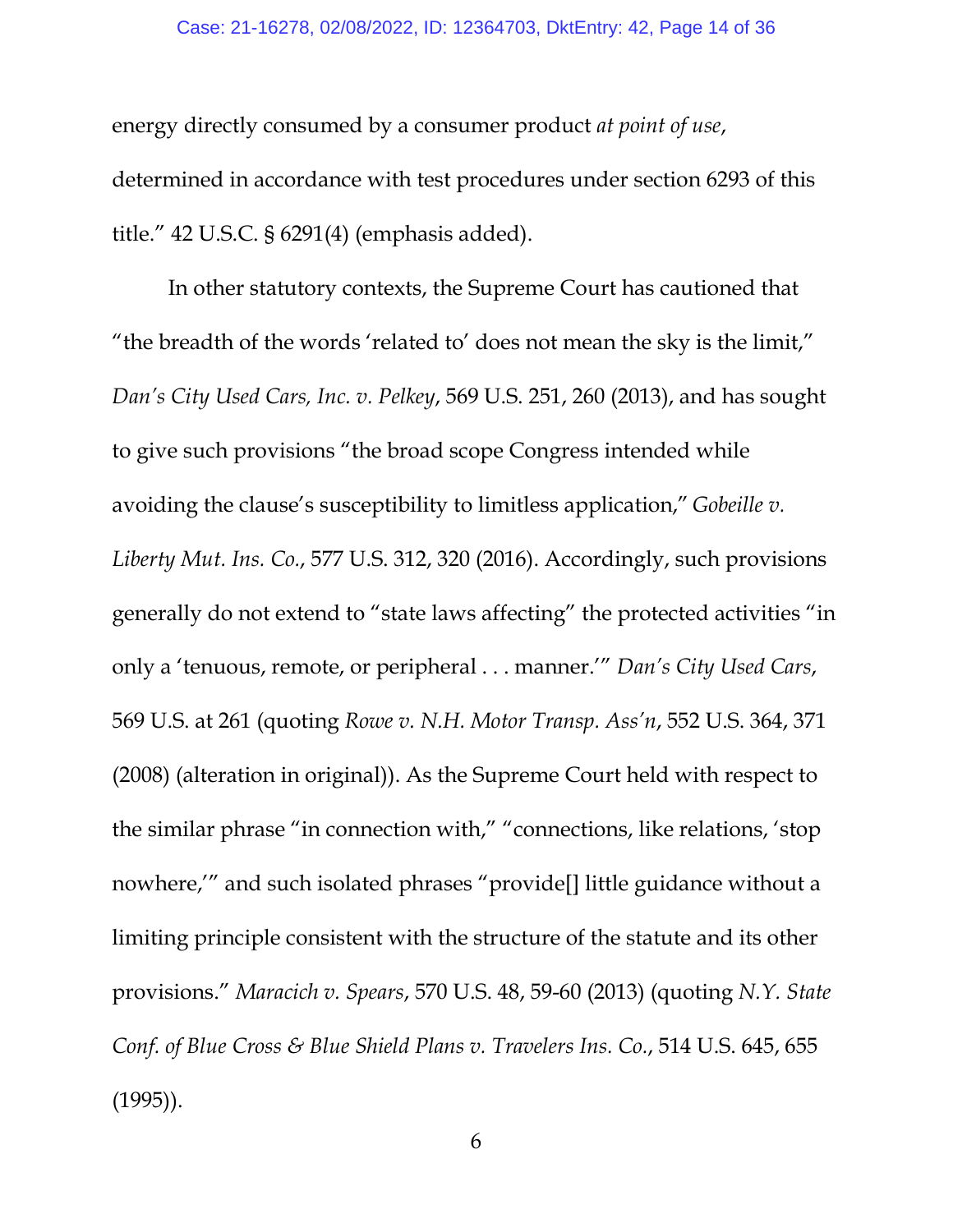Here, the EPCA's preemption provision alone provides those limiting principles.

First, the preemption provision only applies to "established energy conservation standards."42 U.S.C. § 6297(c) ("[E]ffective on the effective date of an energy conservation standard … no State regulation…."). As defined, an "energy conservation standard" prescribes either a performance standard or a design requirement for all covered products. 42 U.S.C. § 6291(6)(A)-(B). Performance standards establish either "a minimum level of energy efficiency or a maximum quantity of energy use" for each covered appliance. *Id.* § 6291(6)(A). Energy efficiency is defined as "the ratio of the useful output of services from a [covered] product to the energy use of such product." *Id.* § 6291(5).<sup>[3](#page-14-0)</sup> Here, the Ordinance does not discriminate based on energy efficiency, says nothing about particular appliances, and sets no standards for any appliance performance or design—at all.

<span id="page-14-0"></span><sup>3</sup> *See* Berkeley Br. 26-27 (Since the denominator in an energy efficiency ratio under EPCA is "energy use," then "energy use" can never be zero within the context of EPCA.).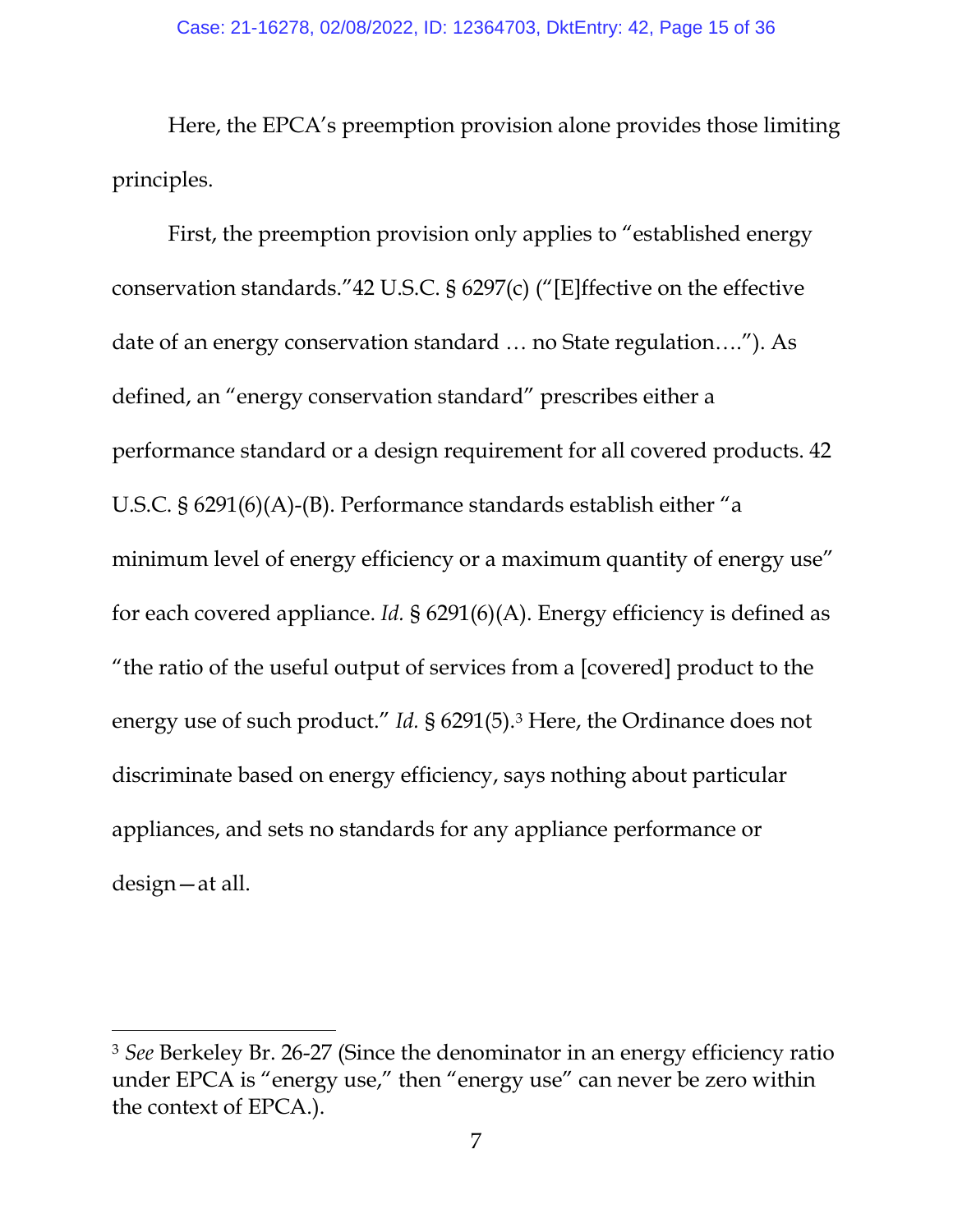Second, "energy use" is defined as a "quantity of energy" measured at a "point of use." 42 U.S.C. § 6291(4). The Ordinance is clear: it prohibits the existence of natural gas piping in new buildings, which eliminates the construction of points of use for natural gas. CRA relies heavily on *Rowe*, where the Court recognized that "tell[ing] shippers what to choose rather than carriers what to do" was a distinction without a difference because it ultimately affected the services offered by carriers. *Rowe*, 552 U.S. at 368, 372 (involving Congress's intent to preempt laws "relating to" "carriers" to fulfill Congress' overarching goal of helping assure that transportation rates, routes, and services that reflect "maximum reliance on competitive market forces"). But here, the lack of gas piping in buildings does not compel appliance manufacturers to alter the design or performance of any gas appliance. The CRA would have the Court participate in "uncritical literalism" that would mean preemption would "never run its course," *Dan's City Used Cars, Inc.*, 569 U.S. at 260 (quoting *N.Y. State Conf. of Blue Cross & Blue Shield Plans*, 514 U.S. at 655-56), by arguing that the EPCA somehow jumps from regulating product performance and design to regulating the upstream distribution of energy infrastructure. CRA Br. 32- 33. Despite CRA's unsupported insistence, CRA Br. 35, that its arguments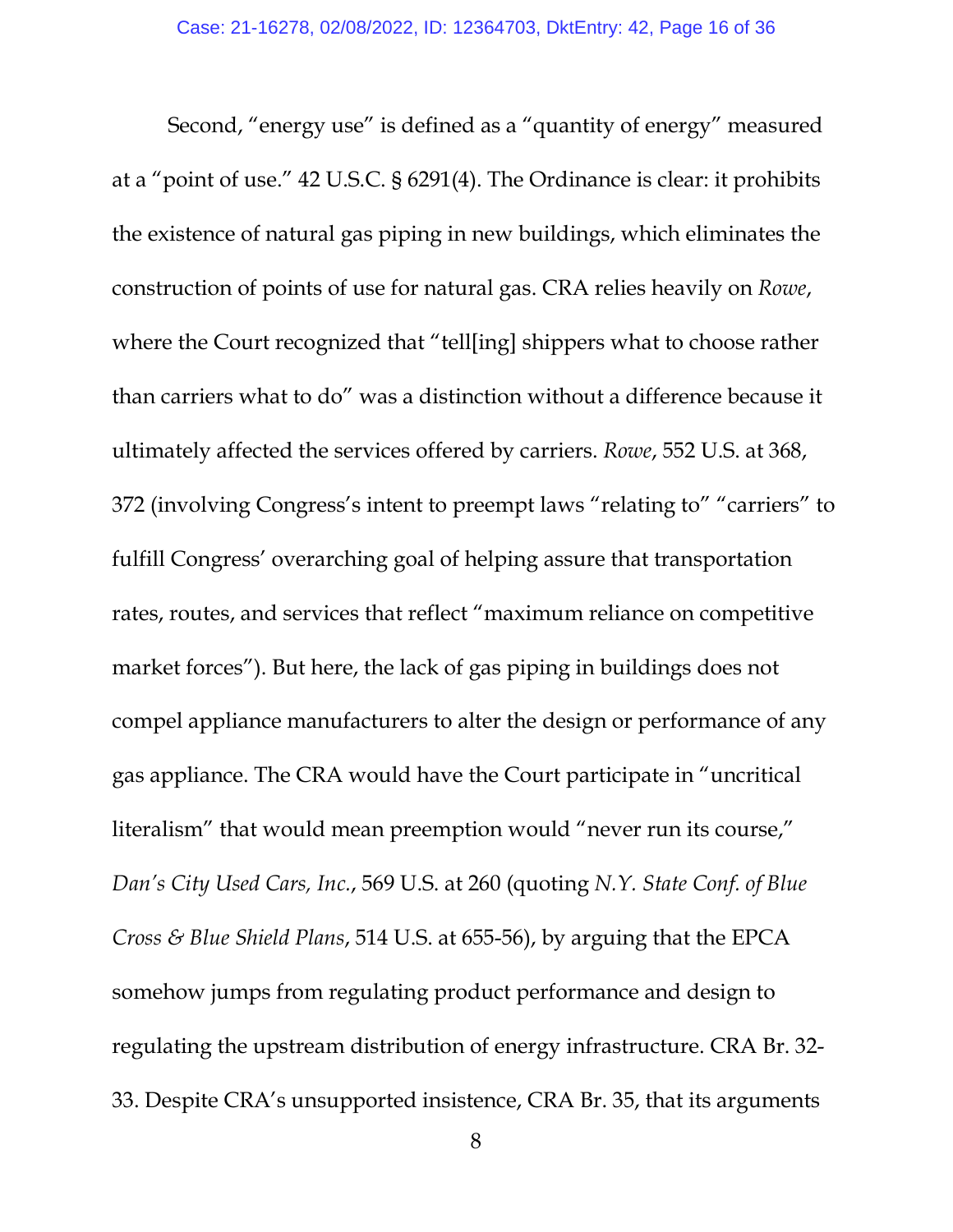would not compel cities to provide natural gas infrastructure, that is effectively what accepting their reading of the statute requires. Here Congress' intent is to regulate how a product performs once connected to a point of use, *see* Berkeley Br. 27-28, not making a point of use available to all.

Where Congress defines preemption as particular aspects of an activity or object, as it did in this case, the Supreme Court has taken a narrower approach to the phrase "related to." In *Dan's City Used Cars*, the Court held that where Congress preempts regulations "related to a price, route, or service of any motor carrier . . . *with respect to the transportation of property*," 49 U.S.C. § 14501(c)(1) (emphasis added), that additional qualification "massively limits the scope of preemption." *Dan's City Used Cars*, 569 U.S. at 261 (citation omitted). The fact that EPCA preempts state regulations related to energy efficiency/energy use does not mean that states cannot regulate what type of energy infrastructure is used in buildings in the first instance. *See also Association des Éleveurs de Canards et d'Oies du Quebec v. Becerra*, 870 F.3d 1140, 1150 (9th Cir. 2017) ("The fact that Congress established 'ingredient requirements' for poultry products that *are* produced does not preclude a state from banning products—here,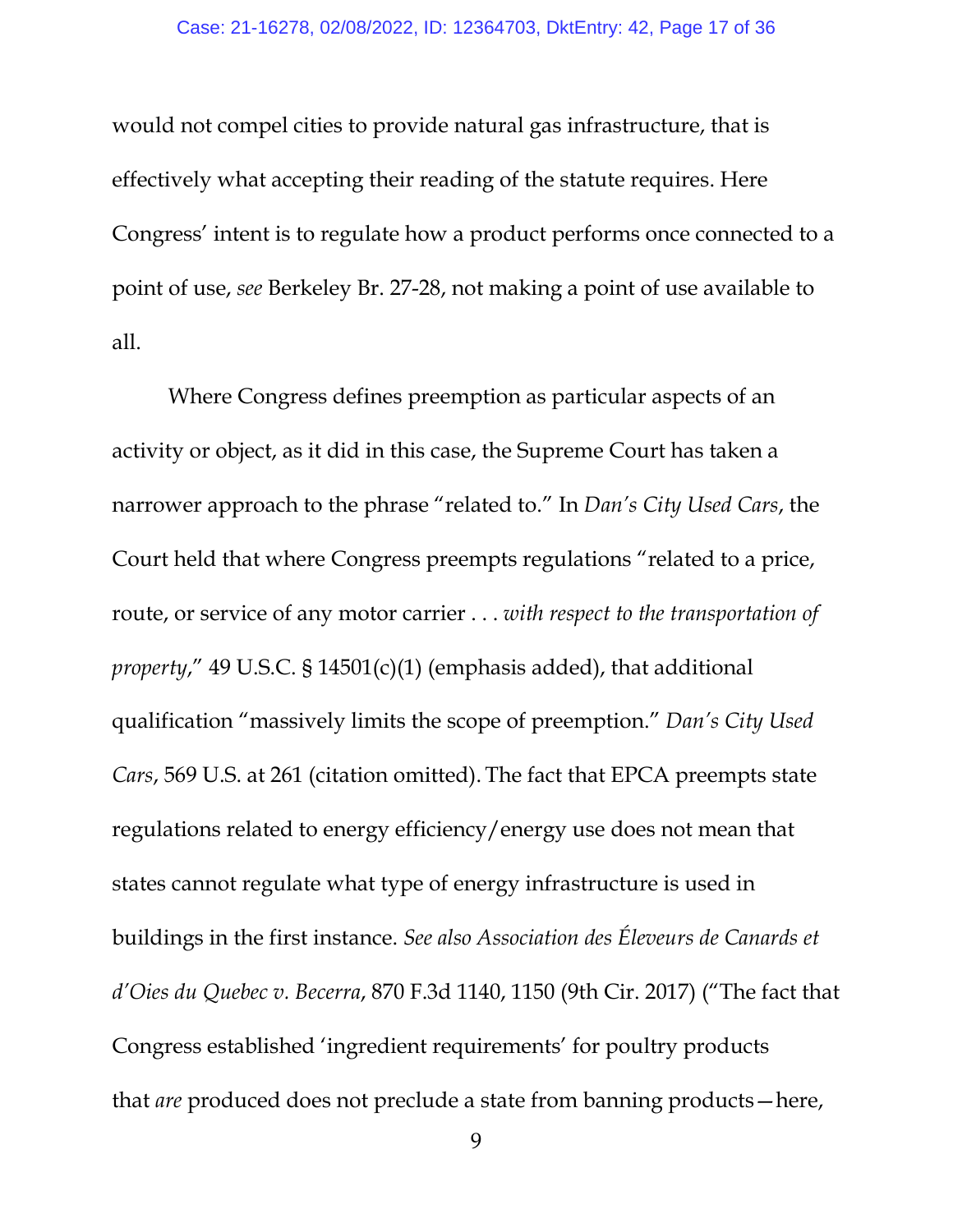for example, on the basis of animal cruelty—well before the birds are slaughtered."); *Cavel Int'l, Inc. v. Madigan*, 500 F.3d 551, 554 (7th Cir. 2007) (federal regulation of slaughterhouse operations for horse meat "was not a decision that states must allow horses to be slaughtered for human consumption"); *Empacadora de Carnes de Fresnillo, S.A. de C.V., v. Curry*, 476 F.3d 326, 333 (5th Cir. 2007) ("This preemption clause expressly limits states in their ability to govern meat inspection and labeling requirements. It in no way limits states in their ability to regulate what types of meat may be sold for human consumption in the first place.").

Construing section 6297(c)'s scope so broadly as to effectively require cities to provide points of use for all appliances with federal conservation standards ignores obvious textual limitations. The Ordinance simply does not reach local regulations that do not prescribe energy efficiency standards for products or determine how much energy an appliance must consume.

### **II. Indoor combustion of natural gas presents health and safety risks to kitchen workers**

Berkeley adopted the Ordinance in part because "asthma and other health conditions" that are exacerbated by combustion of natural gas.

10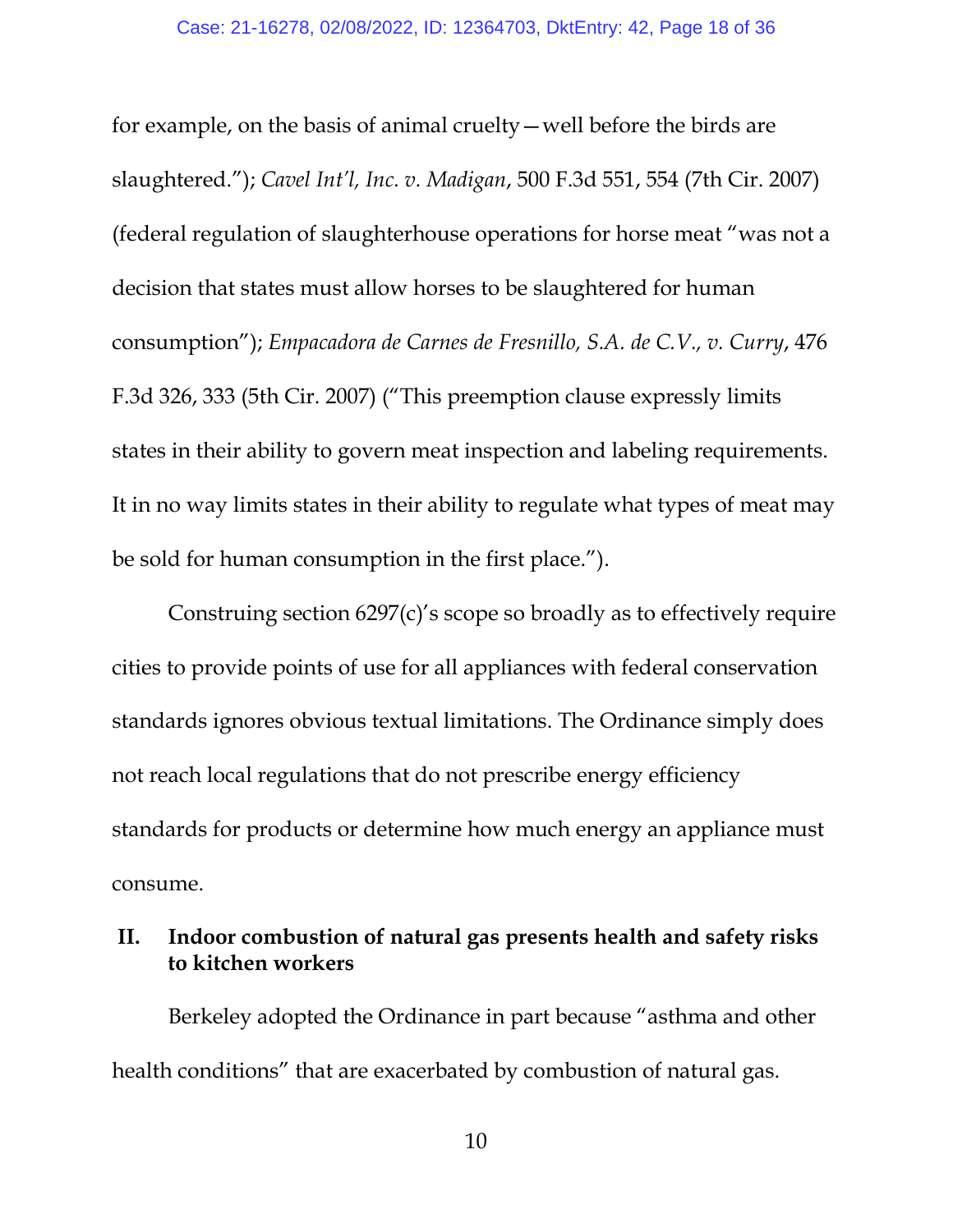Berkeley, CA, Mun. Code § 12.80.010(C). Restricting gas infrastructure in new buildings thus serves to "reduc[e] the environmental and health hazards produced by the consumption and transportation of natural gas." *Id.* § 12.80.010(H).

Kitchen staff work long hours on their feet in confined workspaces exposed directly to radiant heat and emissions from cooking equipment. The *Amici* have several years of experience in professional kitchens and are familiar with the health and safety risks from cooking with natural gas: excessive heat and air pollution. As outlined below, the Ordinance reduces those risks.

## **A. Cooking with natural gas contributes to excessive heat in kitchens**

The cooking line, where meals are prepared, produces the largest heat gains in a kitchen and exposes chefs and other kitchen staff to high temperatures. Due to the high level of metabolic activity while cooking, exposure to high air temperatures, and radiation from hot surfaces, kitchen staff may experience varying thermal environments and, potentially, heat stress. Kitchen work is high intensity, and when it is carried out next to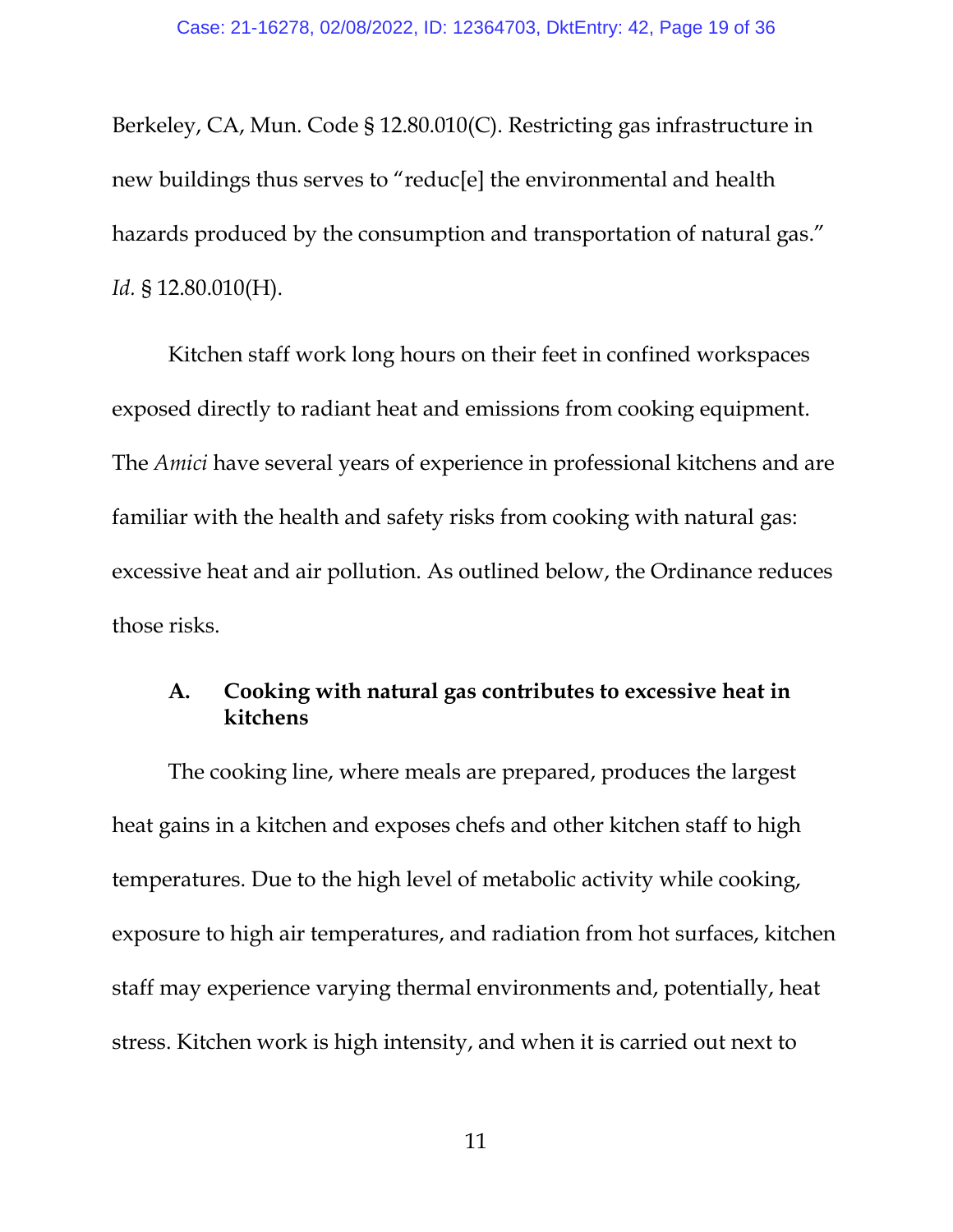open flames or appliances radiating heat, it is not uncommon for kitchen employees to experience heat stress.[4](#page-19-0)

"One of the main causes for extreme thermal conditions in kitchens is the warm cooking equipment imparting radiant heat directly to the cooks and surrounding surfaces."[5](#page-19-1) The problem of ambient heat is exacerbated because restaurants often leave "gas burning equipment to idle throughout the day, waiting to be used for a given order. The result is a tremendous amount of heat released into the surrounding environment via open flame and radiant heat from the warm surfaces of the equipment."[6](#page-19-2) Even when in use, gas appliances lose up to 60 percent of their energy to "vented combustion gases and to the surrounding environment, which leads

<span id="page-19-2"></span><sup>6</sup> Gross, *supra* note 5.

<span id="page-19-0"></span><sup>4</sup> ASHRAE RP-1469 – Thermal Comfort in Commercial Kitchens 3, 9, 14-15 (2012).

<span id="page-19-1"></span><sup>5</sup> Steve Gross, *Environmental Inequality in Commercial Kitchens*, Interface Engineering (May 27, 2021), https://interfaceengineering.com/news-andawards/2021/environmental-inequality-in-commercial-kitchens; *see also*  Rebecca Leber, *A Tik Tok food star on why gas stoves are overrated*, Vox (Dec. 9, 2021), https://www.vox.com/22744866/tiktok-food-star-gas-stovesinduction ("The heat [in commercial kitchens that use gas stoves] is uncomfortable. It's almost like disregard for the comfort of workers the way that kitchen life here is just accepted. You're supposed to suffer for your art and for your craft here, and the open flame cooking is just one of the components of that.").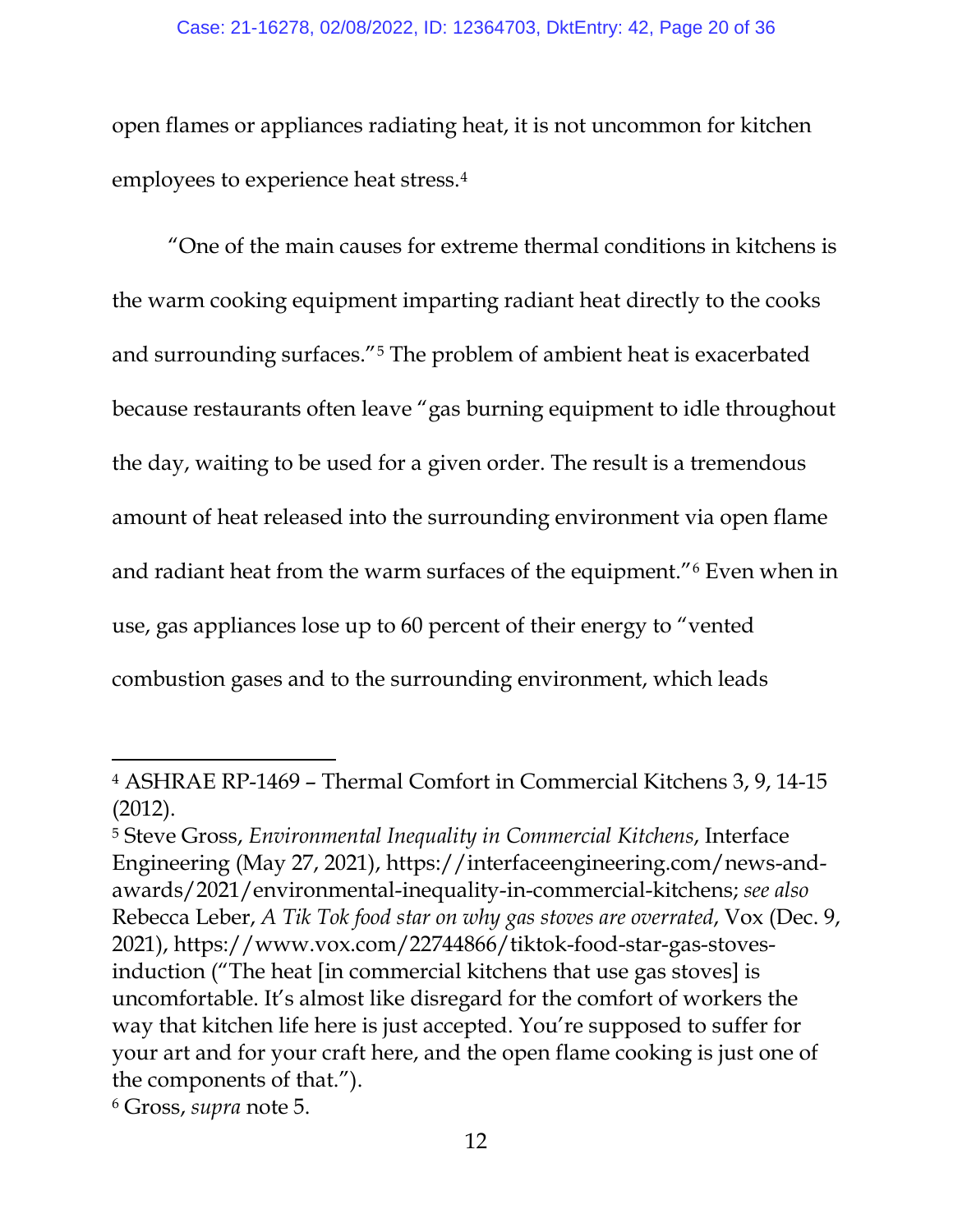directly to space overheating and poor indoor air quality."[7](#page-20-0) "Studies on kitchen labour have [also] often shown a high ambient temperature in the kitchen working environment."[8](#page-20-1)

Evidence shows kitchen staff are exposed to higher temperatures when using gas-powered kitchen appliances than when using electric and induction appliances. For instance, in one study, in the large-scale kitchens, air temperatures and radiant heat indexes in front of gas cookers were higher than those of electric cookers.<sup>[9](#page-20-2)</sup> The radiant and ambient temperatures around gas kitchen workers were significantly higher than those of electric kitchen workers leading to fluid loss and impacts to heart

<span id="page-20-2"></span><span id="page-20-1"></span><sup>8</sup> Hiroe Matsuzuki et al., *Effects of Heating Appliances with Different Energy Efficiencies on Associations among Work Environments, Physiological Responses, and Subjective Evaluation of Workload*, 46 Industrial Health 360, 360 (2008), https://citeseerx.ist.psu.edu/viewdoc/download?doi=10.1.1.638.6455&rep =rep1&type=pdf [hereinafter "*Effects of Heating Appliances*"]. <sup>9</sup> *Id.* at 363.

<span id="page-20-0"></span><sup>7</sup> *Id.*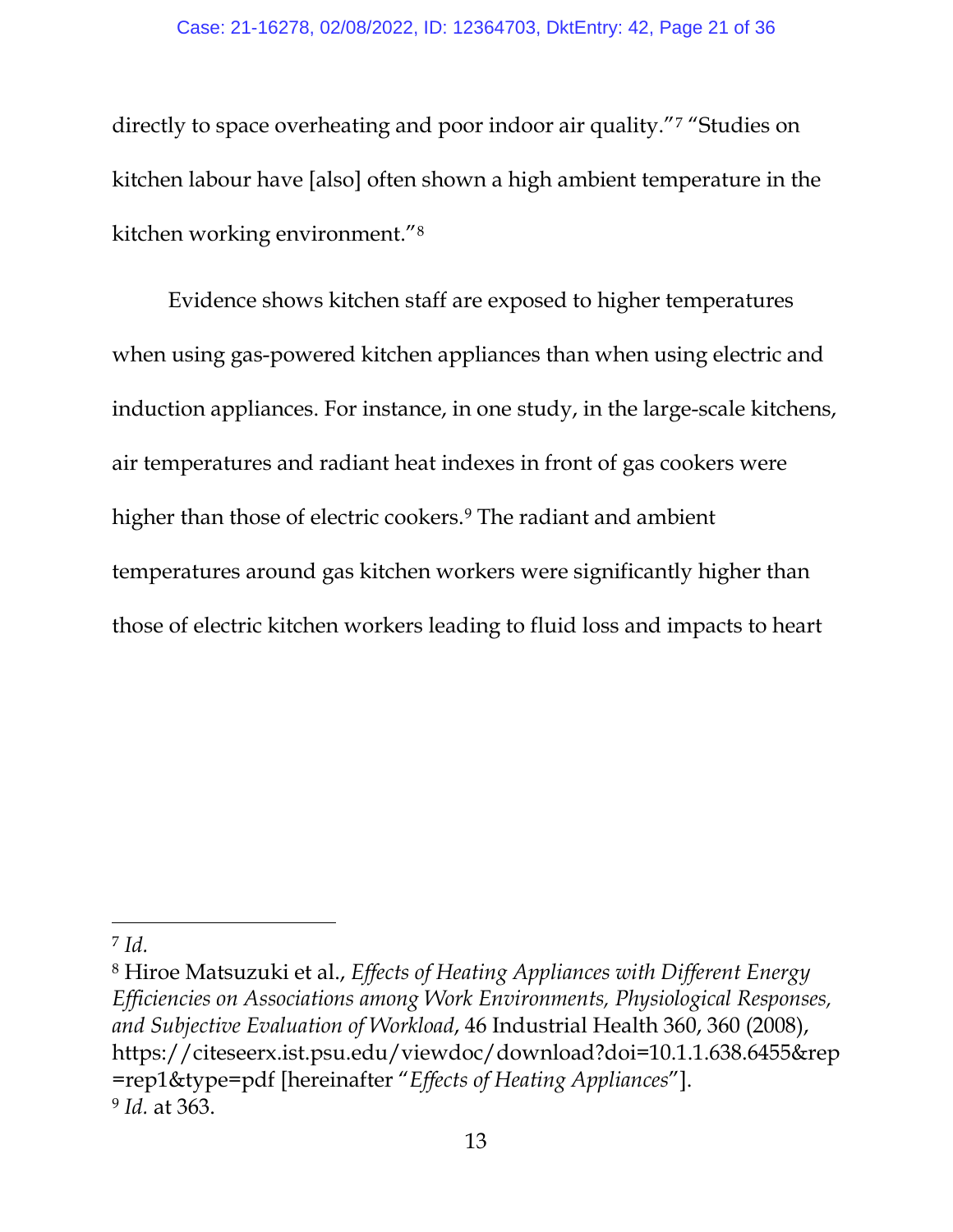rates.[10](#page-21-0) Overall, the high temperatures in kitchens have a negative impact on the productivity and general well-being of employees[.11](#page-21-1)

Electrifying kitchens can reduce thermal stress and improve employee wellbeing, however. Induction equipment, which runs solely from electricity and requires no natural gas connection, heats pots and pans directly through magnetic induction rather than thermal conduction. Induction is about 85 percent efficient in transferring energy, while gas ranges are about a third as efficient as induction with a heat efficiency of about 30 percent.[12](#page-21-2) There is therefore little exhaust heat with the induction stove, the rise in kitchen temperature is slight, and induction cooking

<span id="page-21-2"></span><span id="page-21-1"></span><span id="page-21-0"></span><sup>10</sup> Hiroe Matsuzuki et al., *The Effects of Work Environments on Thermal Strain on Workers in Commercial Kitchens*, 49 Industrial Health 605, 607-09 (2011), https://www.jstage.jst.go.jp/article/indhealth/49/5/49\_MS1219/\_pdf/ char/en [hereinafter "*The Effects of Work Environments*"]. <sup>11</sup> *The Effects of Heating Appliances*, *supra* note 8 at 363 ("In the groups who felt that the workload was "considerably hard", there were significant differences in ambient dry-bulb temperature except for 150 cm, globe temperature and body temperature (abdomen, antebrachial skin and external acoustic meatus temperature) between the IH and gas stoves."). <sup>12</sup> Energy Star, *2021-2022 Residential Induction Cooking Tops*, https://www.energystar.gov/about/2021\_residential\_induction\_cooking\_ tops. *See also* Frontier Energy, *Residential Cooktop Performance and Energy Comparison Study*, at 10-19, (July 2019), https://cao-94612.s3.amazonaws.com/documents/Induction-Range-Final-Report-July-2019.pdf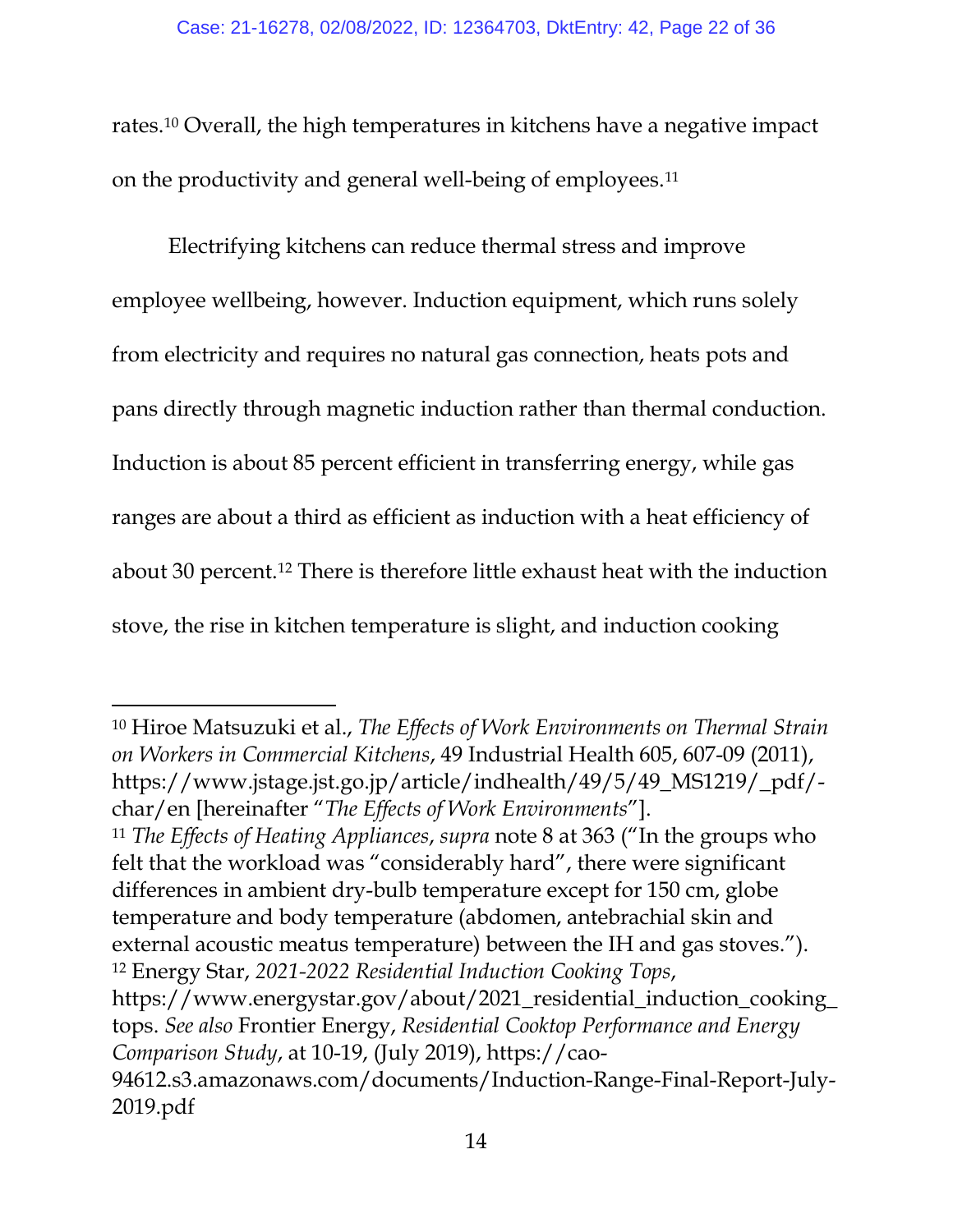eliminates the heat associated with idling.[13](#page-22-0) The result is less surface and ambient heat, and a more comfortable working environment for anyone who must spend time standing near a cooktop.<sup>[14](#page-22-1)</sup> Even though induction cooking can impact the cooking environment, heat stress indicators, such as oxygen uptake, skin temperature and subjective awareness of heat after heat exposure did not increase significantly as compared to gas appliances.[15](#page-22-2) The benefits of induction/electric equipment combine to dramatically improve the thermal environment in commercial kitchens, as well as reduce kitchen energy consumption by as much as 70 percent.<sup>[16](#page-22-3)</sup>

Furthermore, kitchen owners and operators generally want their kitchens to be more comfortable while complying with stringent indoor air

https://www.forbes.com/sites/jeffmcmahon/2021/07/04/commercialkitchens-will-be-cooking-with-gas-for-a-while-yet-expert-

<span id="page-22-0"></span><sup>13</sup> Jeff McMahon, *Commercial Kitchens Not Ready To Forsake Gas, But Can Profitably Cut Carbon* (July 4, 2021),

says/?sh=7a5563ab1ca0; Frontier Energy, *supra* note 12 at 25-26.

<span id="page-22-1"></span><sup>14</sup> *The Effects of Heating Appliances*, *supra* note 8, at 366-67 (describing induction heating's ability to maintain a good thermal environment in the kitchen).

<span id="page-22-3"></span><span id="page-22-2"></span><sup>15</sup> *The Effects of Heating Appliances*, *supra* note 8, at 363-67. 16 Gross, *supra* note 5.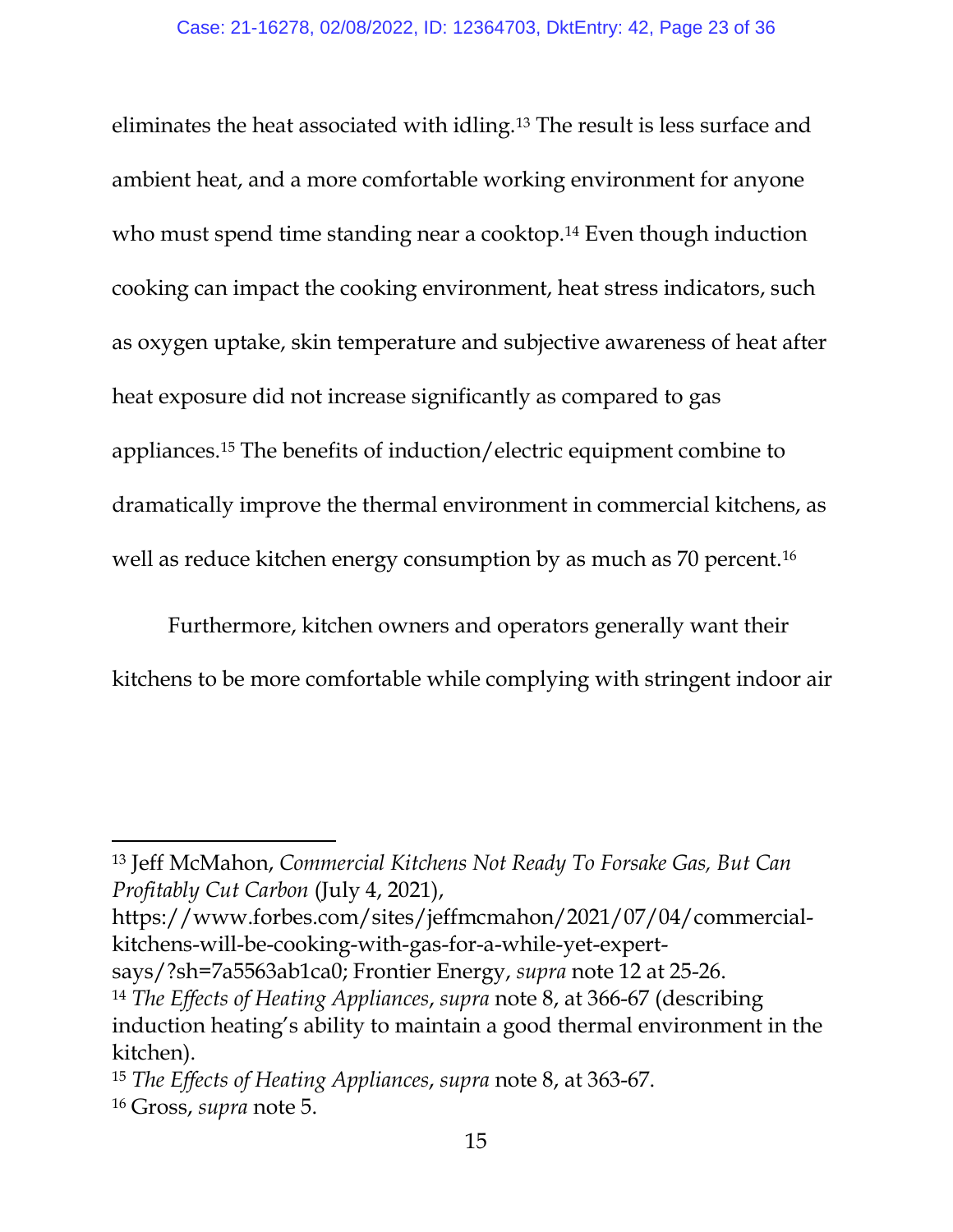quality standards. CRA and worker safety alliances<sup>[17](#page-23-0)</sup> have expressed concern regarding how to manage temperatures and heat stress in comment[s18](#page-23-1) recently submitted to the California Division of Occupational Safety and Health in response to new Heat Illness Prevention in Indoor Places of Employment standards proposed to be added to Chapter 4, subsection 7, (General Industry Safety Orders).[19](#page-23-2) CRA raised concerns that increased heat illness standards that limit the radiant heat from gas appliances would "conflict" with their members' ability to meet food safety

<span id="page-23-0"></span><sup>17</sup> Restaurant Opportunities Center United, *Comments Re: Heat Illness Prevention in Indoor Places of Employment* (February 27, 2018), https://www.dir.ca.gov/dosh/doshreg/Heat-Illness-Prevention-Indoors/Comments-3/ROC.pdf ("Workers are at risk for heat illness in much lower heat indices and temperatures. The standard should require the control measures at significantly lower heat levels."). *See also* Food Chain Workers Alliance, *Comments Re: Heat Illness Prevention in Indoor Places of Employment* (February 27, 2018),

https://www.dir.ca.gov/dosh/doshreg/Heat-Illness-Prevention-Indoors/Comments-3/FCWA.pdf (same).

<span id="page-23-2"></span><span id="page-23-1"></span><sup>18</sup> CRA, *Comments Re: Heat Illness Prevention in Indoor Places of Employment Comments on Discussion Draft – January 29, 2019* (February 22, 2019), https://www.dir.ca.gov/dosh/doshreg/Heat-Illness-Prevention-Indoors/Comments-6/California-Restaurant-Association.pdf. <sup>19</sup> California Department of Industrial Relations, Heat Illness Prevention in Indoor Places of Employment, Advisory Meeting, https://www.dir.ca.gov/dosh/doshreg/Heat-illness-prevention-indoors/ (last visited February 8, 2022).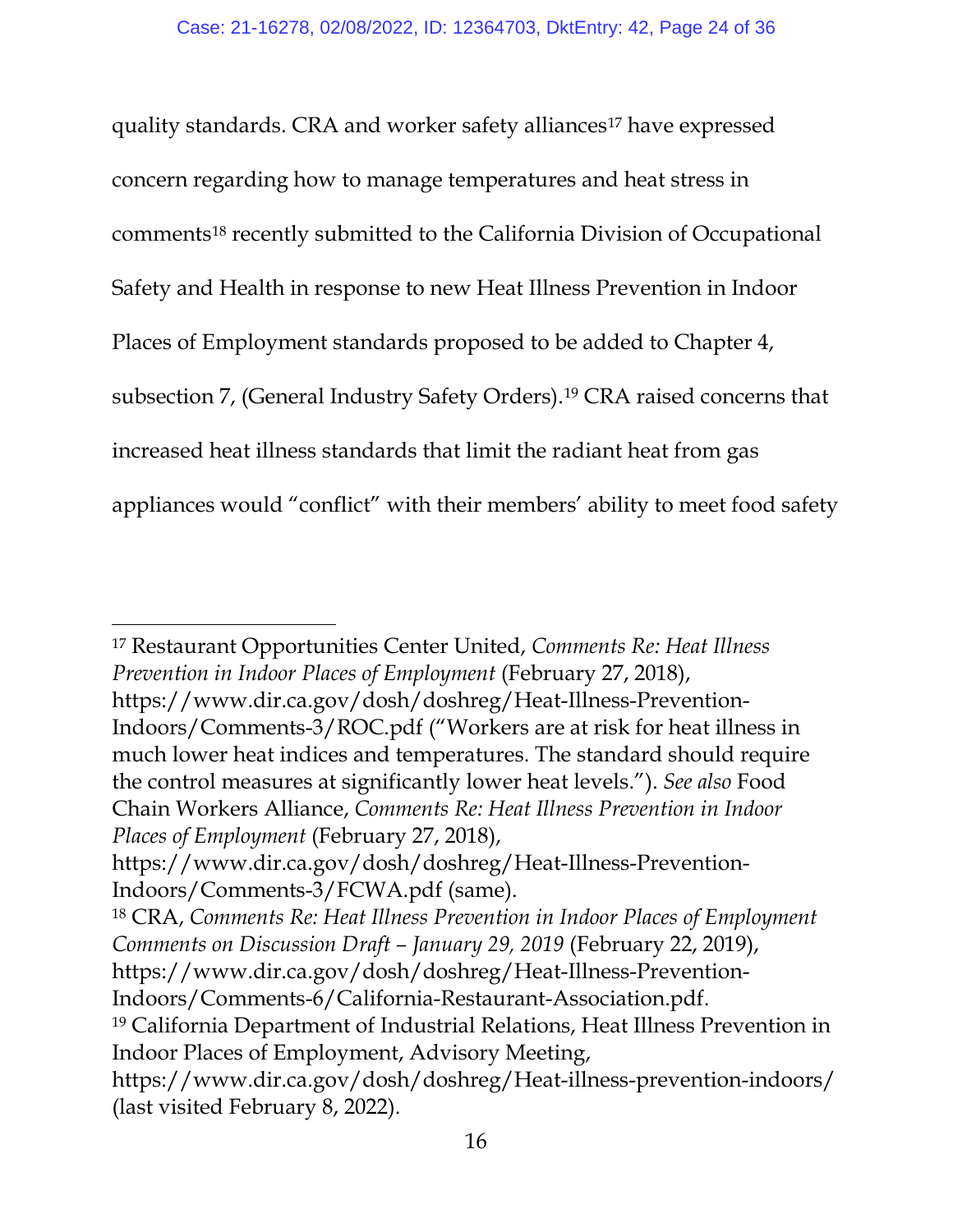regulations requiring that food be cooked to certain temperatures. [20](#page-24-0) Electric/induction cooking does not present such tradeoffs in two important ways. First, induction cooking does not create the same extreme ambient heat issues (i.e. continuous open flame) associated with gas cooking. Second, kitchen ventilation systems moderate kitchen temperatures by exhausting ambient heat from sources like smoke and steam. However, ventilations systems cannot capture radiant heat produced by gas appliances, and thus remains a kitchen health issue contributing to heat stress.[21](#page-24-1)

<span id="page-24-0"></span><sup>20</sup> *CRA Comments*, *supra* note 18 ("Employee safety is a top priority for the statewide restaurant community. Restaurants use commercial cooking equipment like gas ranges, broilers, ovens and fryers to prepare menu items for our customers. The California Retail Food Code requires restaurants to heat eggs, meat, poultry and fish to specific temperatures to ensure food safety. We are concerned that the proposed indoor heat illness regulations may conflict with regulations which affect our ability to heat and hold food to the necessary temperatures to protect the public's health and safety from food borne illnesses and comply with the Retail Food Code.")

<span id="page-24-1"></span><sup>&</sup>lt;sup>21</sup> As previously explained, gas appliances are usually continuously left on to maintain heat, which creates excessive radiant heat (coming off the cooktop and appliances) and ambient heat (collecting in the environment from the open flame). Gross, *supra* note 5. Electric and induction cooking do not present the same radiant heat issues.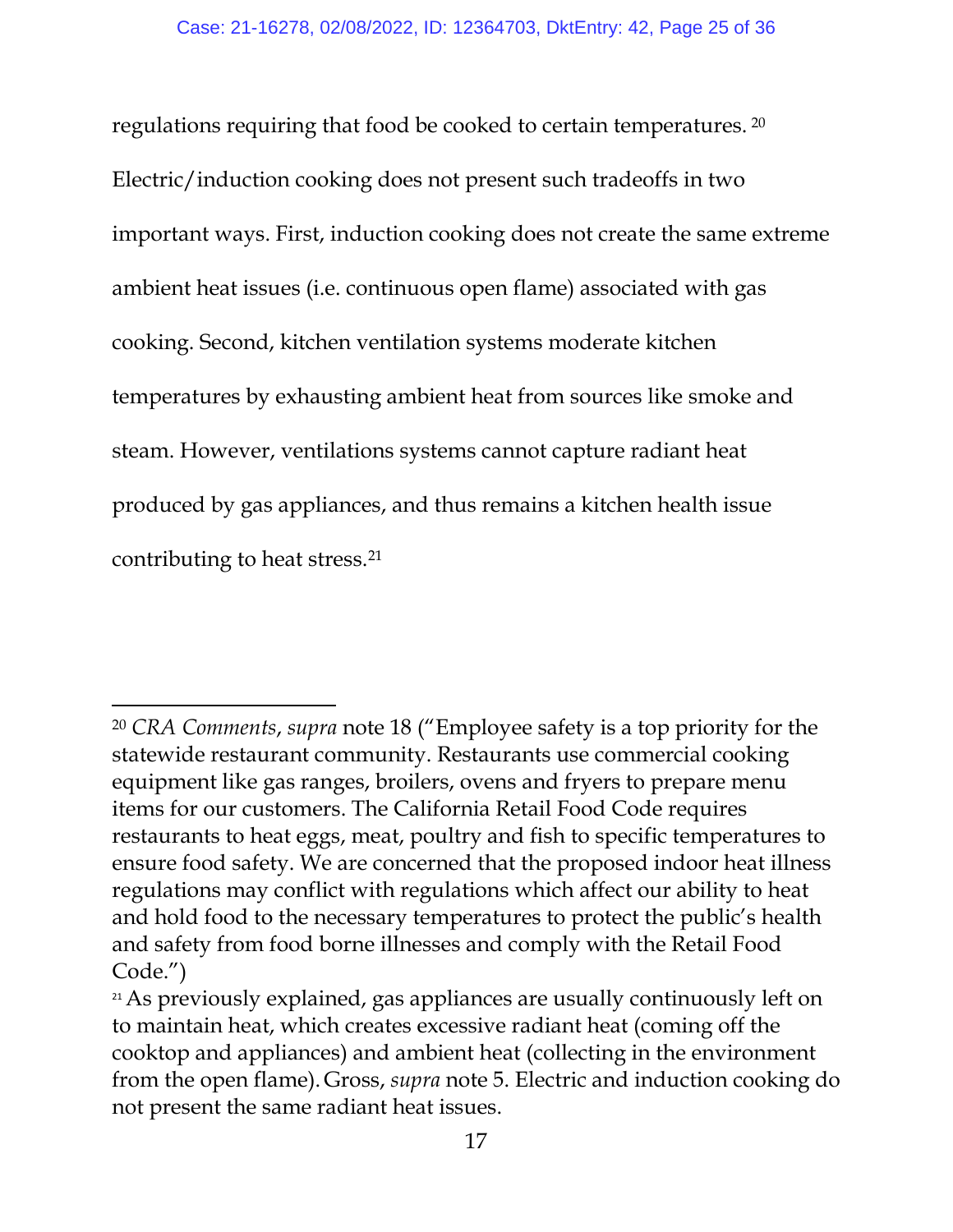Mr. Galarza has reflected that in his own experience using induction equipment he was initially "reluctant" to use anything new but then found he "really enjoyed using it and couldn't believe how comfortable the kitchen environment had become." He also noticed "a significant improvement" in "employees' moods and overall comfort at work.["22](#page-25-0)

Mr. Galarza's experience at Chatham University Eden Hall's project features an all-electric kitchen using induction ranges, griddles, and warming stations. All of the appliances in Mr. Galarza's kitchen, including an induction stove, used solar-powered electricity for a carbon-neutral footprint, and he was able to boil water within two minutes using 50 percent of the energy a conventional cooktop would use.[23](#page-25-1) Findings verified consistently mild temperatures in the campus kitchen during all meals. During a summer week in September 2019, outdoor temperatures reached into the high 80s, yet the kitchen temperature was typically between 69 and 73 degrees throughout the meal services.<sup>24</sup>

<span id="page-25-0"></span><sup>22</sup> Gross, *supra* note 5.

<span id="page-25-2"></span><span id="page-25-1"></span><sup>23</sup> Deborah Weisburg, *Chatham's new sustainable campus boasted as 'first in the world'*, (April 26, 2016), https://archive.triblive.com/lifestyles/fooddrink/chathams-new-sustainable-campus-boasted-as-first-in-the-world/ <sup>24</sup> Gross, *supra* note 5.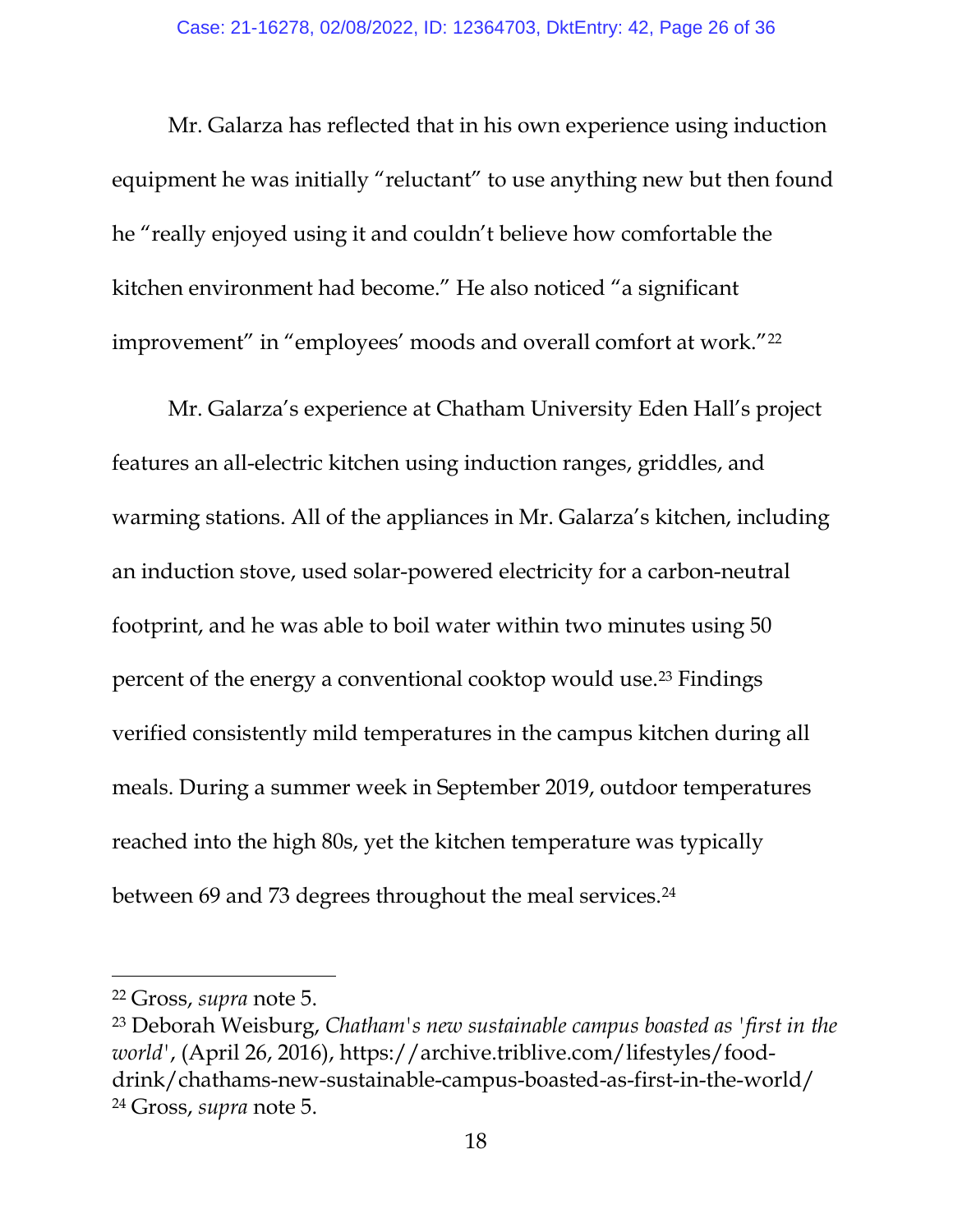## **B. Natural gas use in kitchens also contributes to harmful indoor and outdoor air pollution**

Poor indoor air quality is another hazard in both residential and commercial kitchens. Cooking with natural gas emits nitrogen dioxide, carbon monoxide, formaldehyde, particulate matter, and volatile organic compounds—"each of which can exacerbate various respiratory and other health ailments."[25](#page-26-0) Gas burners are estimated to add 25 to 33 percent to the weekly average indoor nitrogen dioxide concentrations during summer and 35 to 39 percent in winter.<sup>[26](#page-26-1)</sup>

Over one-third of households in the United States, and over 60 percent of households in California, cook with gas. People who interact more directly with a stove or oven increase their potential exposure to natural gas pollutants. And unlike a furnace or water heater, cooktops are unique because the byproducts of combustion are emitted directly into home air; venting can reduce the concentration of this pollution, but vented

<span id="page-26-1"></span><span id="page-26-0"></span><sup>25</sup> Wendee Nicole, *Cooking Up Indoor Air Pollution: Emissions from Natural Gas Stoves*, 122 Envtl. Health Perspectives A27 (2014), *available at* https://ehp.niehs.nih.gov/doi/10.1289/ehp.122-A27 <sup>26</sup> Logue, J.M., et al, *Pollutant Exposures from Natural Gas Cooking Burners: A Simulation-Based Assessment for Southern California*, Environ. Health Perspect (2014), https://www.ncbi.nlm.nih.gov/pmc/articles/PMC3888569/.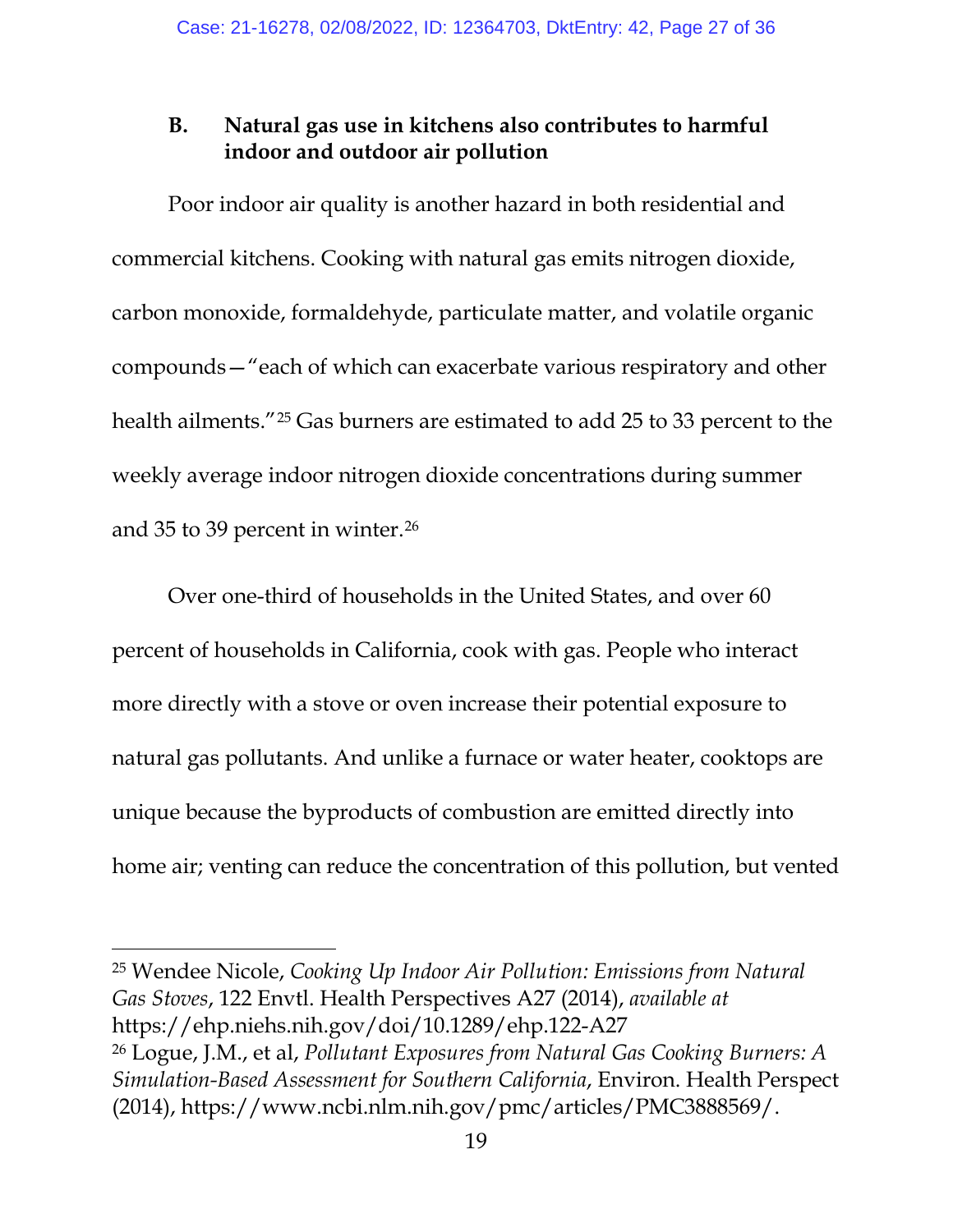hoods are, in practice, used only 25 to 40 percent of the time.<sup>[27](#page-27-0)</sup> These pollutants have been proven to exacerbate asthma.[28](#page-27-1) Furthermore, restaurant workers, as essential workers, are among those who face the greatest exposure risk, and studies have shown a correlation between NO2 exposure and negative COVID outcomes.[29](#page-27-2)

The byproducts of natural gas cooking are not just respiratory irritants; they are also greenhouse gases that contribute to climate change. Overall, researchers estimate that natural gas stoves emit up to 1.3 percent of the gas they use as unburned methane—far more than previously assumed.[30](#page-27-3) And more than three-quarters of methane emissions occur while stoves are off, suggesting that gas fittings and connections to the

<span id="page-27-1"></span><span id="page-27-0"></span><sup>27</sup> Eric Lebel et al., *Methane and NOx Emissions from Natural Gas Stoves, Cooktops, and Ovens in Residential Homes*, Envtl. Sci. & Tech. A-B (2021), *available at* https://pubs.acs.org/doi/pdf/10.1021/acs.est.1c04707. <sup>28</sup> Brady Seals, Andee Krasner, Rocky Mountain Institute, *Health Effects from Gas Stove Pollution*, at 12 (2020), https://rmi.org/insight/gas-stovespollution-health/#:~:text=Health%20Effects%20from%20Gas%20Stove %20Pollution&text=What's%20more%2C%20a%20robust%20body,air%20p ollution%20remains%20largely%20unregulated.

<span id="page-27-2"></span><sup>29</sup> Brady Seals, Rocky Mountain Institute, *Tackling NO2 from All Sources to Help Fight COVID-19* (September 23, 2020) https://rmi.org/tackling-no2 from-all-sources-to-help-fight-covid-19/ (summarizing studies on the relationship between air pollution exposure and COVID-19 death outcomes in the United States).

<span id="page-27-3"></span><sup>30</sup> Eric Lebel et al., *supra* note 27, at H.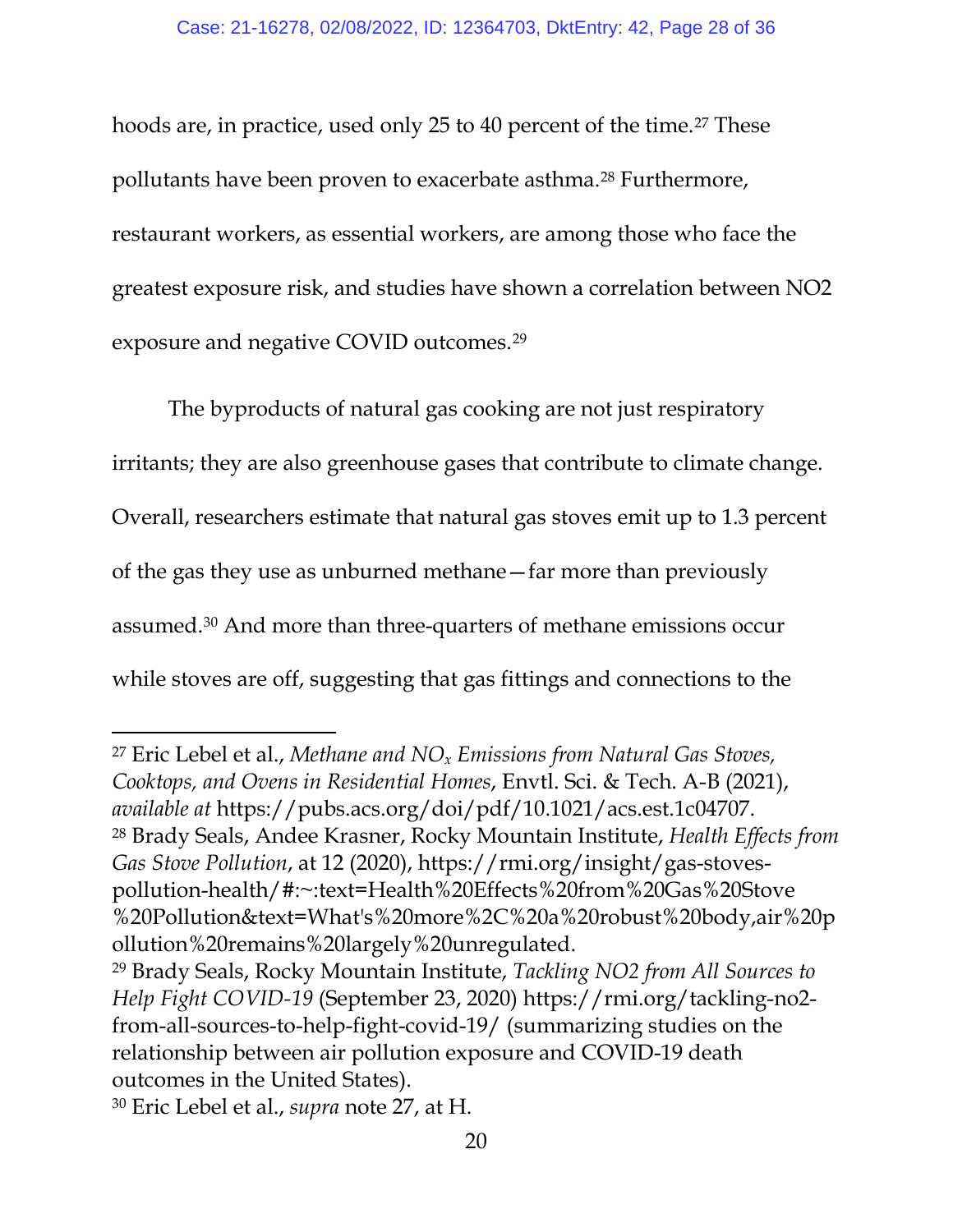stove and in-home gas lines are responsible for most emissions, regardless of how much the stove is used.[31](#page-28-0)

## **III. Electrifying does not compromise the efficiency of the kitchen or the quality of its work**

Finally, CRA's unfounded allegation that electrification will compromise kitchen quality reflects outdated habits and biases that Mr. Galarza's experience has shown to be false. *See* CRA Br. 13 (alleging that the Berkeley ordinance will harm chefs who "rely on gas for cooking particular types of food, whether it be flame-seared meats, charred vegetables, or the use of intense heat from a flame under a wok," and that these chefs will not be able to prepare many of their specialties, and lose speed and flavor control during food preparation). These statements underestimate the capabilities of electric kitchens. In fact, converting to allelectric or induction appliances can improve a kitchen's speed and performance.[32](#page-28-1)

The fact that induction transfers energy more efficiently than gas means that induction works faster. Consumer Reports found that "[n]o

<span id="page-28-0"></span><sup>31</sup> *Id.* at A, F.

<span id="page-28-1"></span><sup>32</sup> *See* Frontier Energy, *supra* note 12.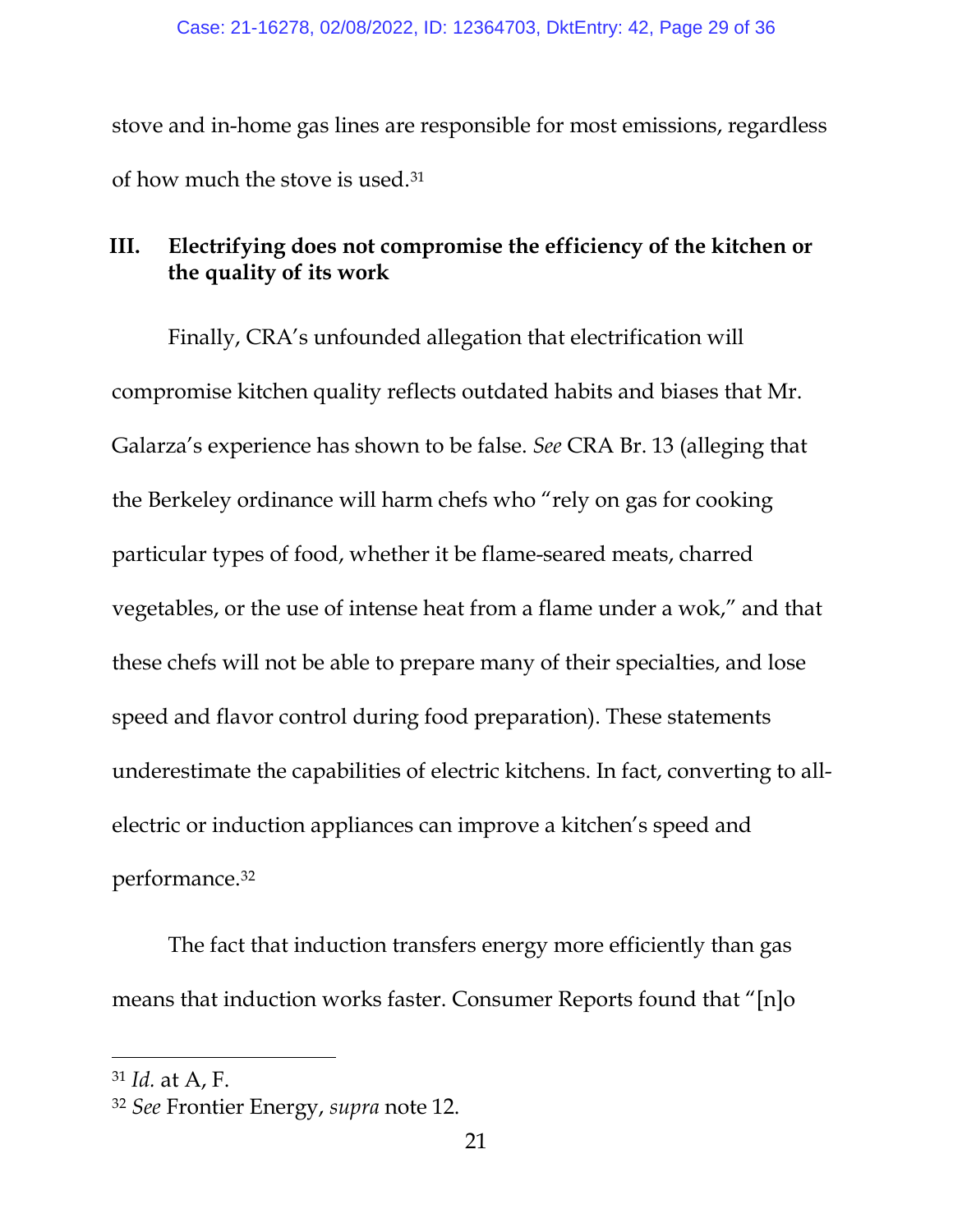other cooking technology that we've tested is faster than the fastest induction elements—we're talking 2 to 4 minutes speedier than the competition to bring 6 quarts of water to a near-boil."[33](#page-29-0) While the efficiency of all-electric cooking is a small but noticeable convenience for home cooks, it can make a serious difference to commercial kitchens, because small margins scale to large gains.[34](#page-29-1)

Finally, an all-electric kitchen can produce superior culinary

performance. Several renowned restaurants,<sup>[35](#page-29-2)</sup> including Michelin Star

<span id="page-29-0"></span><sup>33</sup> Paul Hope, *Pros and Cons of Induction Cooktops and Ranges*, Consumer Reports (Aug. 21, 2021), https://www.consumerreports.org/electricinduction-ranges/pros-and-cons-of-induction-cooktops-and-rangesa5854942923/.

<span id="page-29-1"></span><sup>34</sup> *See* Chris Galarza, *Viewpoint: Should cooking go electric?*, Food Management (June 9, 2021) (Tara Fitzpatrick ed.), https://www.foodmanagement.com/colleges-universities/viewpoint-should-cooking-goelectric (edited by Tara Fitzpatrick).

<span id="page-29-2"></span><sup>35</sup> *See, e.g.*, Chloe Scott-Moncrief, Vice.com, *Why London's Top Chefs Are All Cooking on £99 Induction Hobs* (May 29, 2017), https://www.vice.com /en/article/78mvqa/why-londons-top-chefs-are-all-cooking-on-99 induction-hobs; Patsy Testerman, Professional Chefs Love Induction Cooking and You Should Too, EuroKera, https://eurokera. com/blog/professional-chefs-love-induction-cooking-and-you-shouldtoo/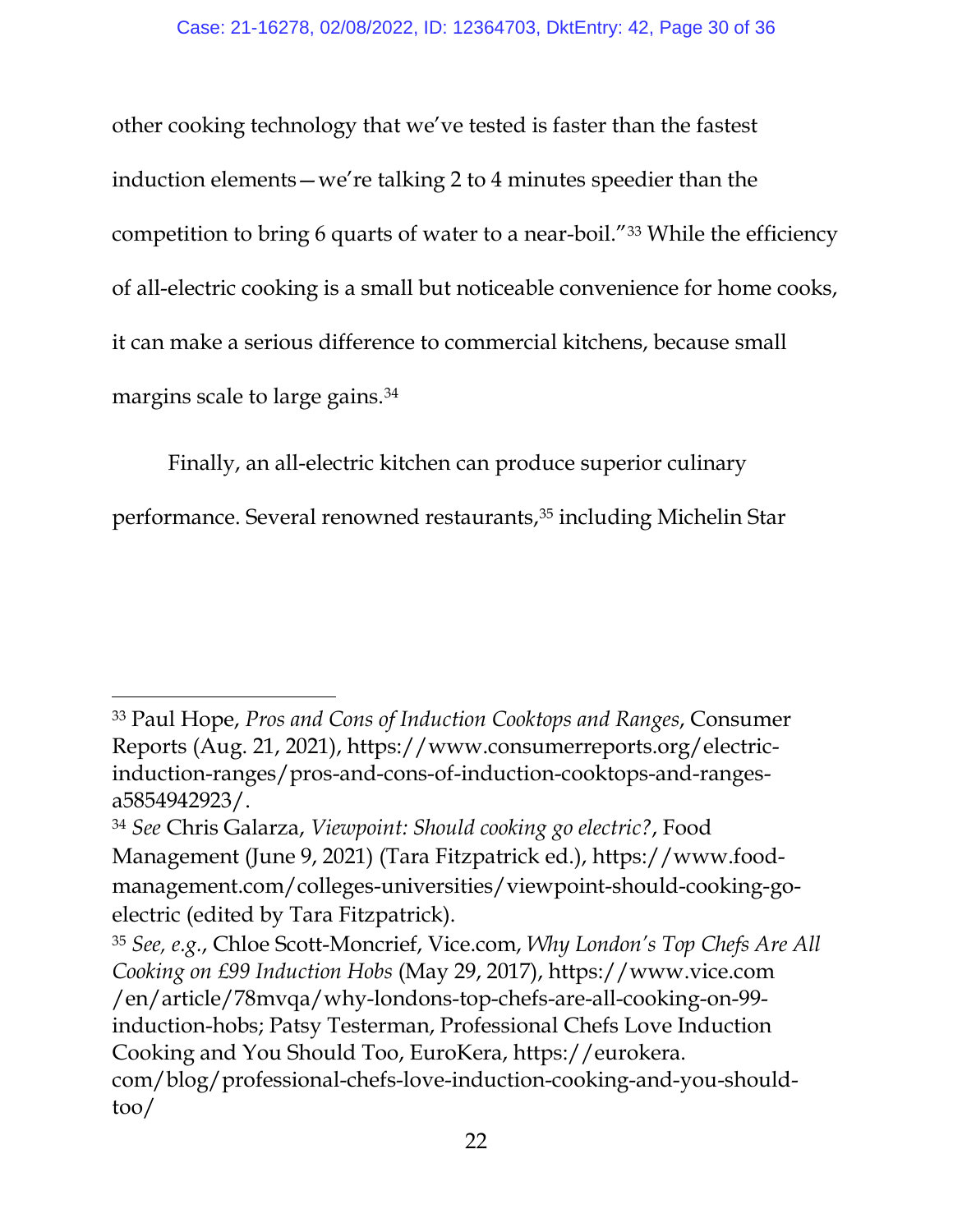kitchens,[36](#page-30-0) have fully electric/induction kitchens. Perhaps the most persistent myth about electrification is that it is difficult to cook on electric appliances because they do not provide the same visual cues as a gas range.[37](#page-30-1) Electric induction ranges offer several benefits that can improve culinary performance, however, including:

- Precise temperature control. Induction hobs allow cooks to set precise temperatures without the need to rely on visual cues like the size or color of a gas flame or ambiguous high/low settings, and can maintain a consistent temperature without having to adjust heat settings up and down.
- Responsive temperature settings. An induction hob is more responsive because the temperature adjusts immediately without waiting for an external element to heat.

<span id="page-30-1"></span><span id="page-30-0"></span><sup>36</sup> *See e.g.*, Jennifer Tanaka, *Five Days on the Line* (June 8, 2007) https://www.chicagomag.com/chicago-magazine/november-2006/fivedays-on-the-line/ (discussing Alinea); Justin Phillips, *Inside the French Laundry's new \$10 million kitchen* (February 17, 2017), https://www.sfgate.com/restaurants/article/Inside-the-French-Laundrys-new-10-million-10941359.php (discussing the French Laundry) <sup>37</sup> *See* Katie Moritz, *Induction Cooking is Eco-Friendly, but Can We Afford It?*, PBS.org (Jan. 30, 2019), https://www.pbs.org/wnet/peril-andpromise/2019/01/induction-cooking-affordable/.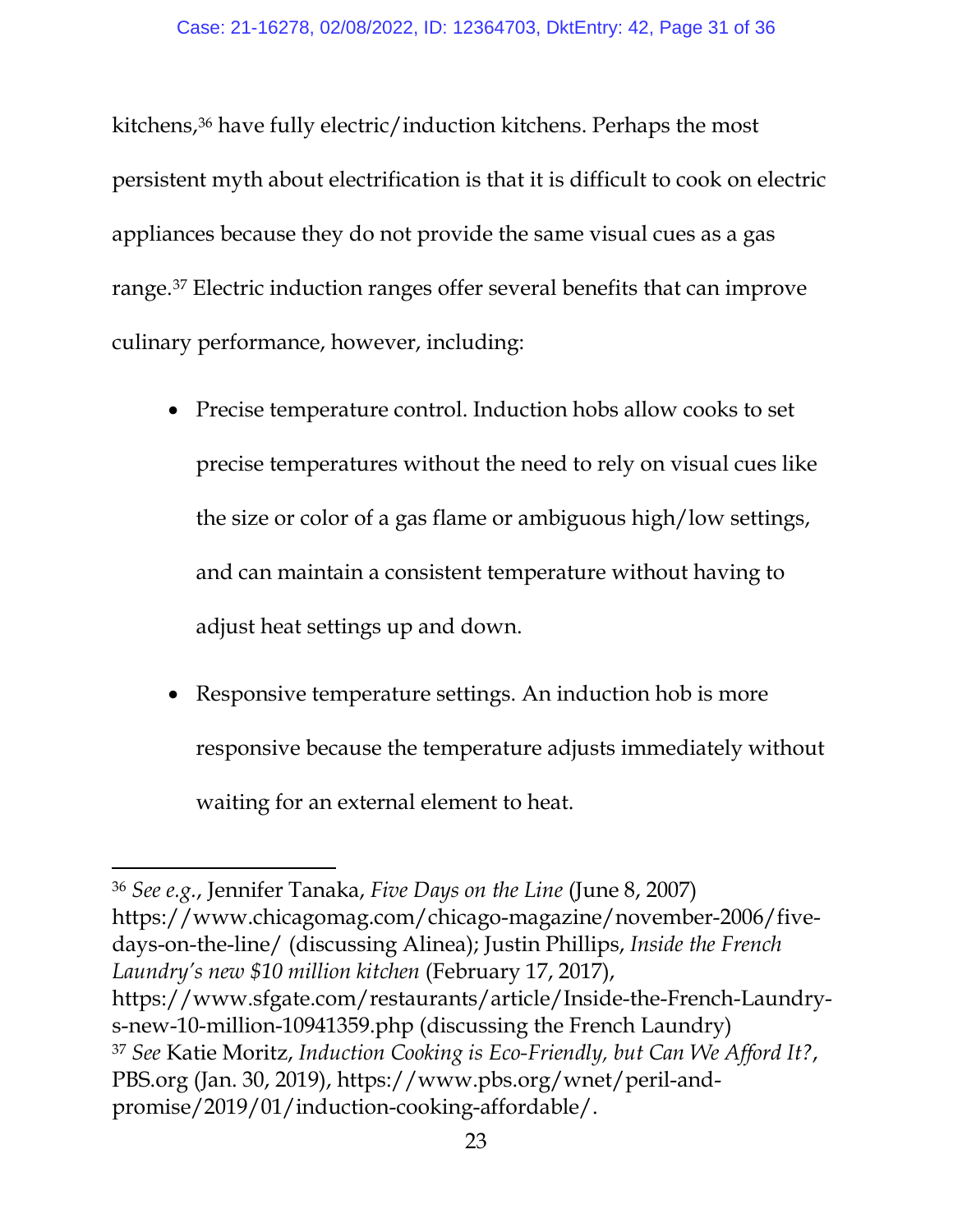- Greater work surface area. Because the top of an induction range does not get hot, it is safe to put cutting boards or cookbooks on it and use it as an additional work surface.[38](#page-31-0)
- Easy to clean. Because it does not get hot, an induction hob is less likely to have burned-on food stuck to it. The surface wipes clean, which saves kitchen staff time and requires fewer cleaning supplies containing harsh chemicals.
- Accommodates many cooking techniques. Wok cooking, for example, requires greater surface area contact with a heating element to ensure that the entire wok heats up. The solution when using induction appliances is a "design that nestles the wok in a concave induction cavity [and] delivers all of the heat — if none of the flame  $-$  using a fraction of the energy."<sup>[39](#page-31-1)</sup>

<span id="page-31-0"></span><sup>38</sup> *See* Energy Star, *supra* note 12 ("Furthermore, because the source of heat is the cookware itself, the cooking top surface remains cool to the touch and less heat is lost to the surrounding air, providing an additional energy efficiency benefit by reducing the workload for the HVAC equipment. A cooler cooking top surface also makes induction cooking tops safer to work with than other types of cooking tops.").

<span id="page-31-1"></span><sup>39</sup> Adam Aston, *The challenges of building electrification — or, the parable of flameless wok hei*, Greenbiz (June 7, 2021),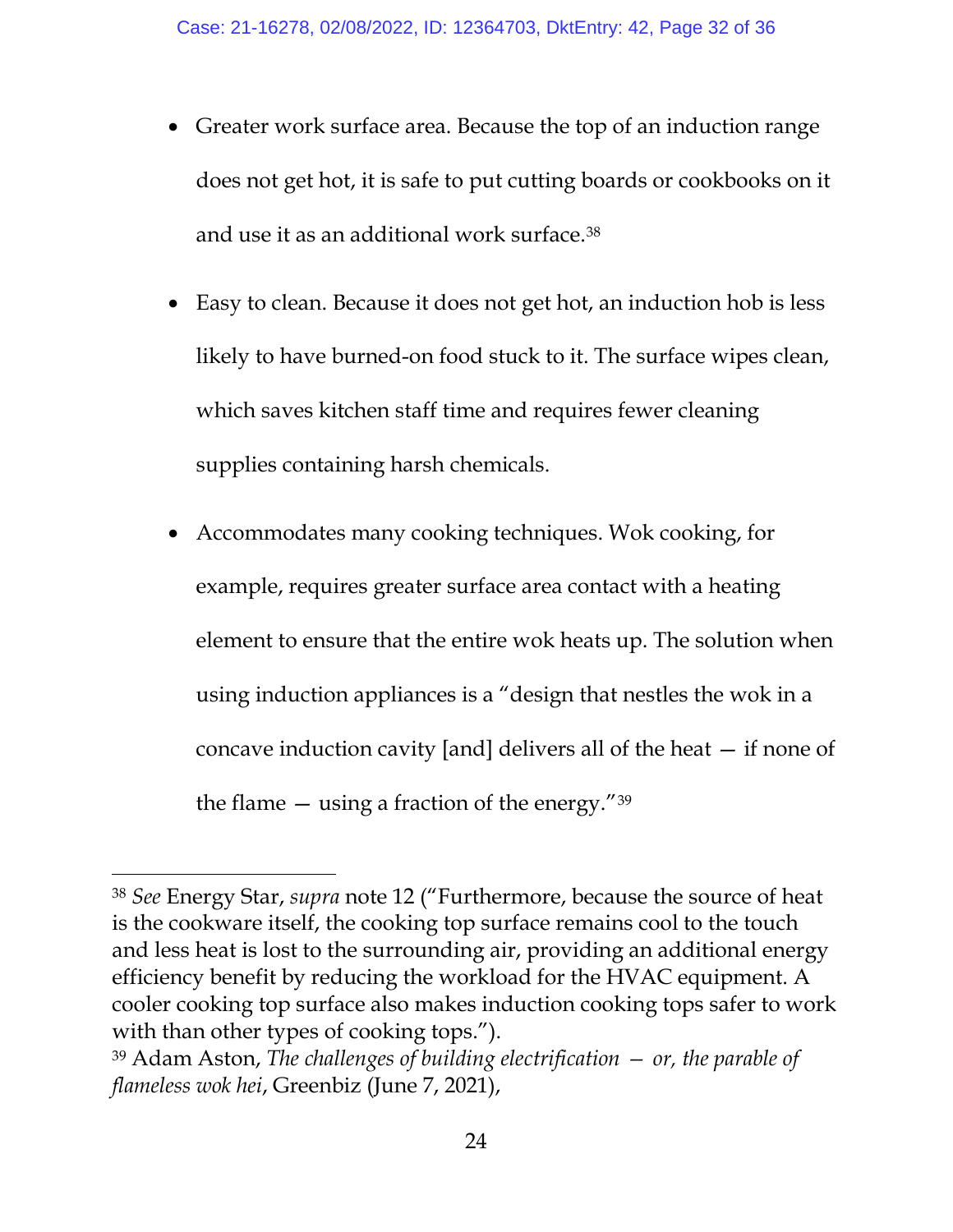*Amici* have consulted on electrification projects in high-output kitchens at schools and corporate cafeterias, all of which operate efficiently and harmoniously without using gas appliances.[40](#page-32-0) Restaurants of all kinds are increasingly moving to all-electric kitchens as well, from Michelinstarred restaurants to neighborhood standbys. Culinary schools in the United States have trained students on both gas and induction cooktops for years because chefs can expect to use both during their careers.[41](#page-32-1) *Amici*  acknowledge that chefs certainly have their preferences as to which type of appliance they work with, *see* CRA Br. 14, but those preferences are driven more by training and familiarity than any inherent limitations in cooking equipment. Kitchens of all types—homes, restaurants, cafeterias, food trucks—can run without fossil fuels and produce delicious food.

## ///

https://www.greenbiz.com/article/challenges-building-electrification-orparable-flameless-wok-

hei?utm\_source=linkedin&utm\_medium=integral+group&utm\_term=fa7e 092e-3f2f-41a4-95d7-

<sup>8</sup>a6f78803970&utm\_content=&utm\_campaign=default\_2021.

<span id="page-32-0"></span><sup>40</sup> Forward Dining Solutions, *Projects*,

<span id="page-32-1"></span>https://forwarddiningsolutions.com/projects. 41 *See* Elizabeth Weise, *Banning natural gas to save the planet*, Visalia Times-Delta A4 (Nov. 12, 2019), 2019 WLNR 34051632.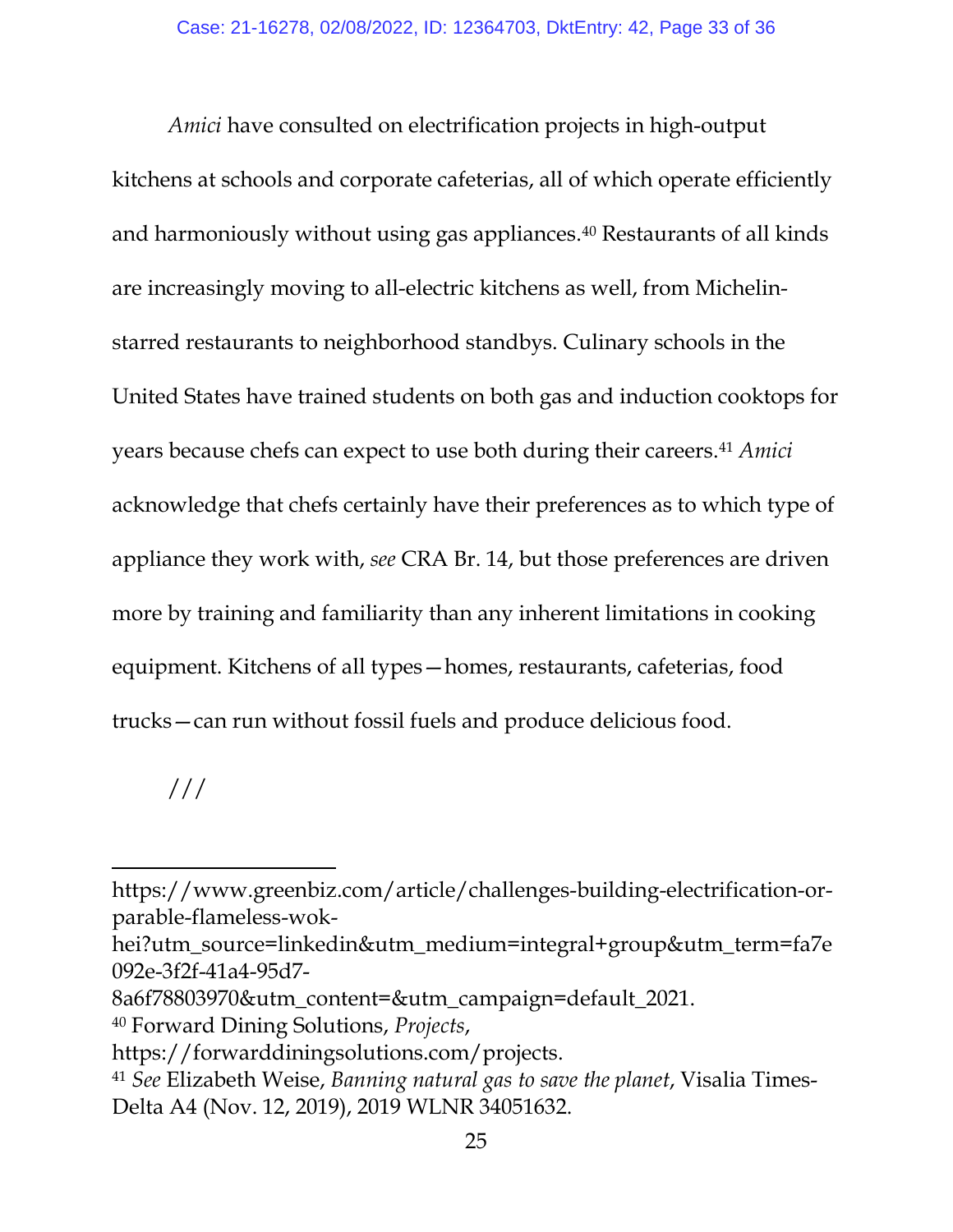## **CONCLUSION**

Berkeley's Ordinance is good for kitchen workers, good for home cooks, good for fans of all types of cuisine, and good for the planet. *Amici*  respectfully request that the Court affirm the judgment of the district court.

Dated: February 8, 2022 Respectfully submitted,

/s/ *Kimberly E. Leefatt* Kimberly E. Leefatt Thomas Zimpleman *Attorneys for the Amici Curiae*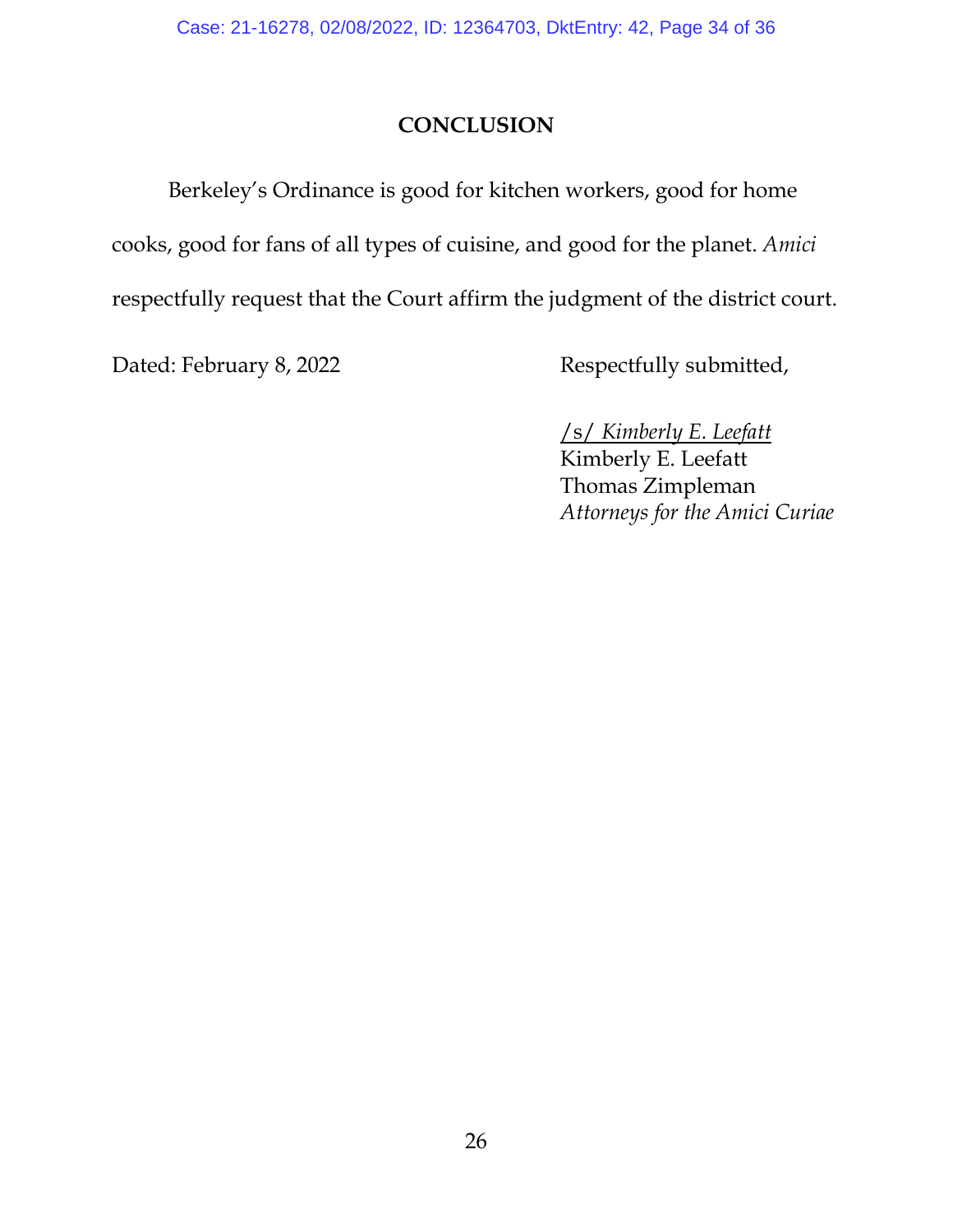## **UNITED STATES COURT OF APPEALS FOR THE NINTH CIRCUIT**

## **Form 8. Certificate of Compliance for Briefs**

*Instructions for this form:<http://www.ca9.uscourts.gov/forms/form08instructions.pdf>*

### **9th Cir. Case Number(s)** 21-16278

I am the attorney or self-represented party.

**This brief contains** 4,754 words, excluding the items exempted

by Fed. R. App. P. 32(f). The brief's type size and typeface comply with Fed. R.

App. P. 32(a)(5) and (6).

I certify that this brief *(select only one)*:

- [ ] complies with the word limit of Cir. R. 32-1.
- [ ] is a **cross-appeal** brief and complies with the word limit of Cir. R. 28.1-1.
- [ X] is an **amicus** brief and complies with the word limit of Fed. R. App. P. 29(a)(5), Cir. R. 29-2(c)(2), or Cir. R. 29-2(c)(3).
- [ ] is for a **death penalty** case and complies with the word limit of Cir. R. 32-4.
- [ ] complies with the longer length limit permitted by Cir. R. 32-2(b) because *(select only one)*:
	- [] it is a joint brief submitted by separately represented parties;
	- [ ] a party or parties are filing a single brief in response to multiple briefs; or
	- [ ] a party or parties are filing a single brief in response to a longer joint brief.
- [ ] complies with the length limit designated by court order dated  $\blacksquare$
- $\lceil$  1 is accompanied by a motion to file a longer brief pursuant to Cir. R. 32-2(a).

**Signature** /s/ Kimberly E. Leefatt **Date 2/8/2022** *(use "*s/[typed name]*" to sign electronically-filed documents)*